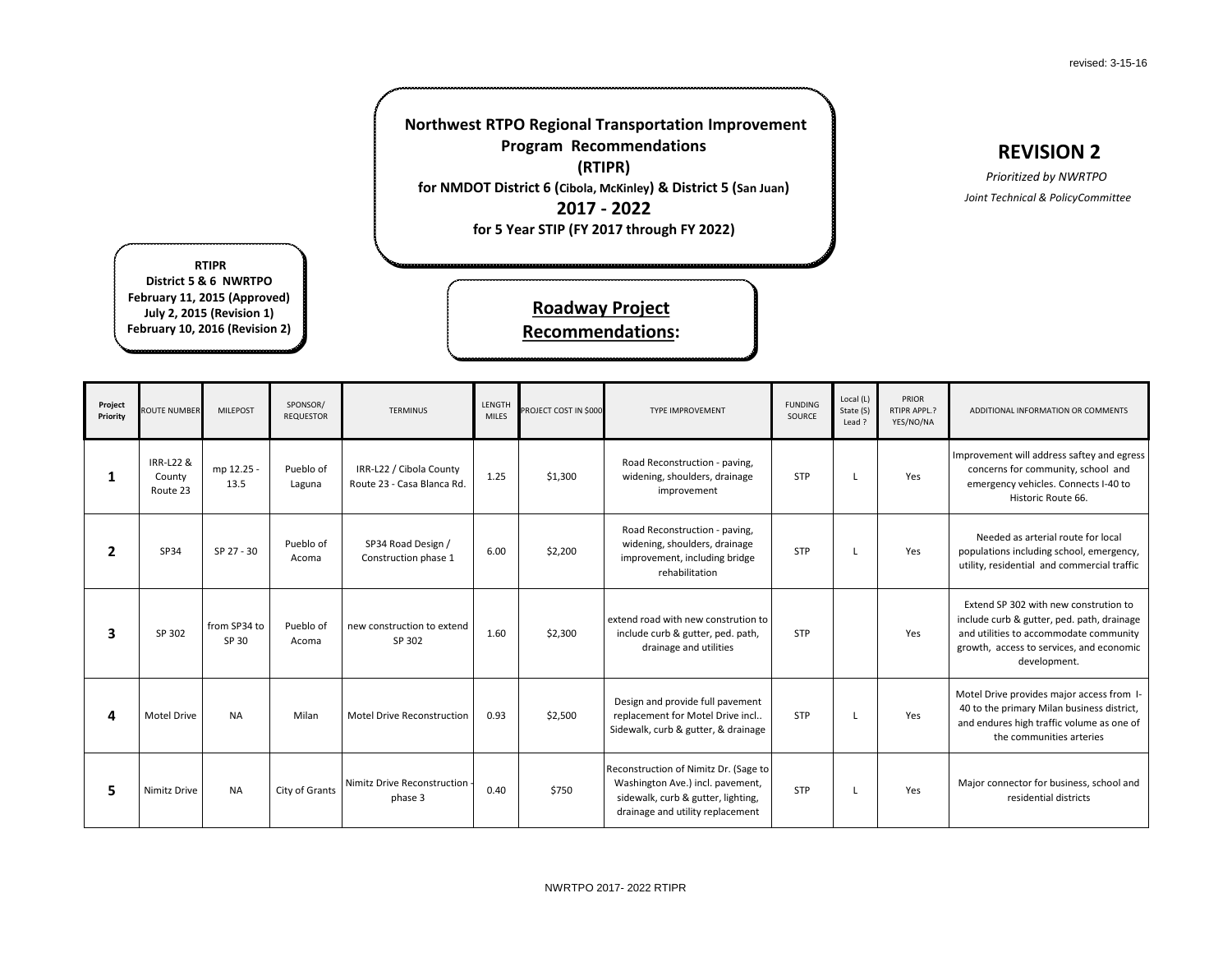

d provides primary access to Acoma e, Road has recently experienced a significant increase in ADT.

omic development along this corridor, with a new casino, has raised serious and congestion issues. This project is orted by all member govt.s - Navajo ion, City of Gallup, McKnley County

ct will construct 4-way intersection & plock ped. Xing, and increase safety  $\&$ uality of place for Zuni Mainstreet

| Project<br>Priority     | <b>ROUTE NUMBER</b> | <b>MILEPOST</b>                      | SPONSOR/<br><b>REQUESTOR</b> | <b>TERMINUS</b>                                                                            | LENGTH<br><b>MILES</b> | PROJECT COST IN \$000 | <b>TYPE IMPROVEMENT</b>                                                                                                                                     | <b>FUNDING</b><br><b>SOURCE</b> | Local (L)<br>State (S)<br>Lead? | PRIOR<br>RTIPR APPL.?<br>YES/NO/NA | AD                                             |
|-------------------------|---------------------|--------------------------------------|------------------------------|--------------------------------------------------------------------------------------------|------------------------|-----------------------|-------------------------------------------------------------------------------------------------------------------------------------------------------------|---------------------------------|---------------------------------|------------------------------------|------------------------------------------------|
| 6                       | SP 30               |                                      | Pueblo of<br>Acoma           | SP 30 - Exit 102 at I-40 to<br>Acomita Village                                             | 5.00                   | \$5,000               | Road Reconstruction - widening,<br>addition of shoulders, culvert<br>extensions                                                                             | <b>STP</b>                      | L                               | Yes                                | Road<br>villag                                 |
| $\overline{\mathbf{z}}$ | <b>NM 118</b>       | MP 27 - 30                           | Navajo Nation                | Phase 4: improve and<br>expand NM 118 corridor                                             | 2.80                   | \$5,500               | reconstruct and expand to four lane<br>NM-118 corridor Rehoboth - Church<br>Rock                                                                            | STP                             | $\sf S$                         | Yes                                | Econo<br>along<br>safety<br>supp<br>Nati       |
| 8                       | <b>NM-53</b>        | NM-53 & Pia<br>Mesa Rd.<br>Intersect | Pueblo of Zuni               | NM-53 & Pia Mesa Rd.<br>Intersect                                                          | 300 ft                 | \$494                 | const. intersect. Drainage, lighting,<br>Ped./traffic safety & asthertic<br>improvemts and mid- block Xing                                                  | <b>STP</b>                      | S/L                             | Yes                                | Projeo<br>mid-b<br>qu                          |
| 9                       | <b>US 64</b>        | MM 20 - 23                           | / (Navajo<br>Nation)         | NM-DOT Dist. 5 Shiprock School Zone Road<br>Reconstruction to create<br>four lane corridor | 2.80                   | \$9,000               | Pavement reconstruction to create<br>four lane corridor along with<br>pedestrian saftey features of<br>sidewalks, signalization and<br>pedestrian crossings | <b>STP</b>                      | S                               | yes                                | This<br>pe<br>sidew<br>accor<br>includ<br>pede |

s project for four laning, with better edestrian saftey features including valks, signalization and ped xings, will mmodate better safety in a zone that des three separate schools and heavy estrian "traffic". The project will also mitigate traffic congestion

#### **RTIPR District 5 & 6 NWRTPO February 11, 2015 (Approved) July 2, 2015 (Revision 1) February 10, 2016 (Revision 2)**

## **Roadway Project Recommendations (continued):**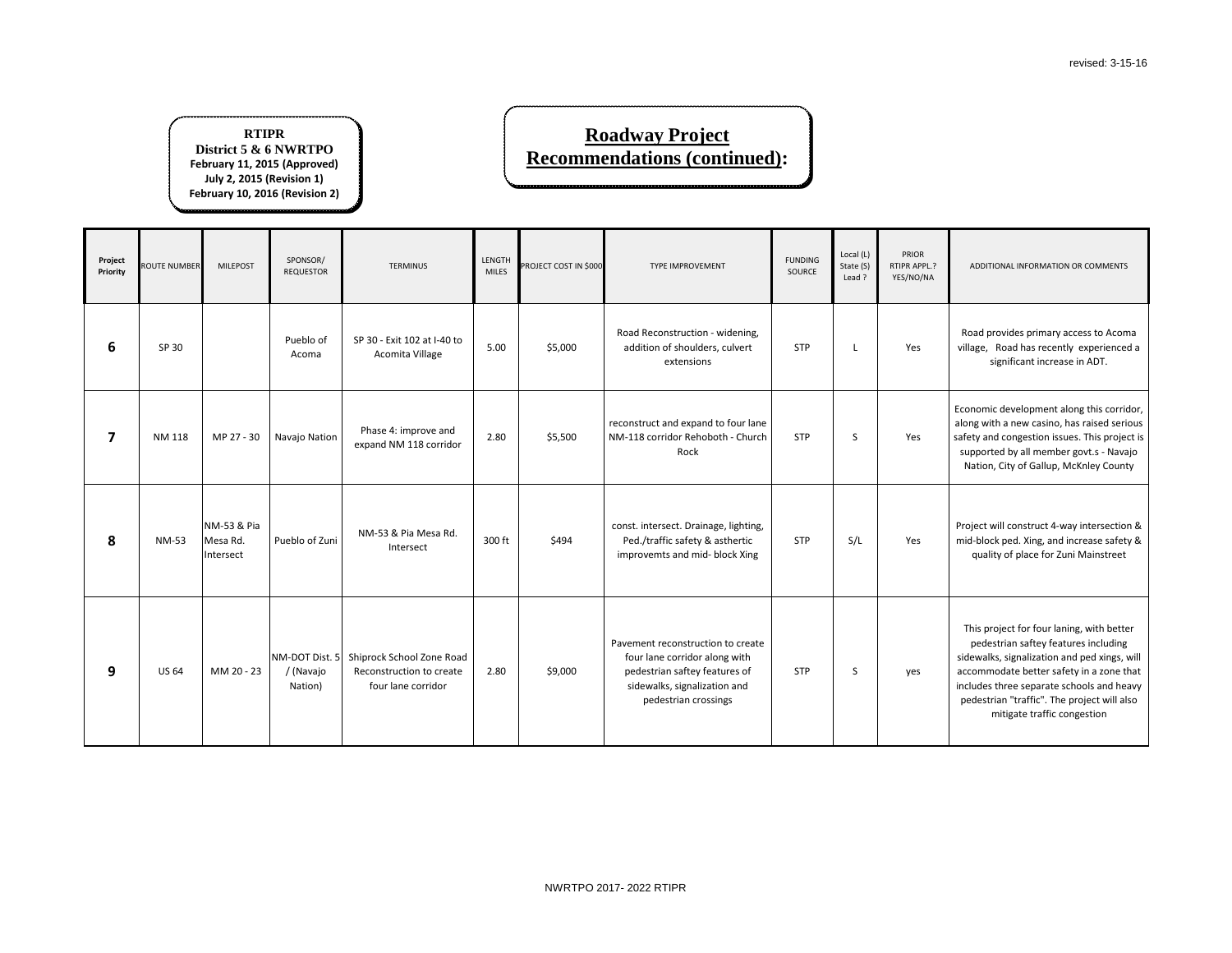vement will address saftey and egress oncerns for community, school and emergency vehicles

**DITIONAL INFORMATION OR COMMENTS** 

us cause of traffic congestion on main th - south artery for Gallup with 120 is per day (and expected to increase), avated by break-out yard activity; also ted as one of the highest accident / ality rates for RR xing in the nation.

ded to mitigate congestion, improve safety

e of the Pueblo's main arterials for sidential, commercial, school, and rgency traffic; main access to schools, t., public safety facilities and largest residential area.

vement will address saftey and egress ncerns for community, school and emergency vehicles

vement will address saftey and egress concerns for community, detour rtunities for I-40, requires collab. with Rt. 66 Byway - part of corridor

ect is for a road thar provides a major k and tourism corridor, and serves 5 unities (one just over AZ border); with ad needing major repair, project will ficantly improve safety & congestion

In lanes are needed at this intersection dress safety and congestion concerns

| 10                  | <b>IRR-L22</b>                            |                 | Pueblo of<br>Laguna                    | NM State Road 124 / L22                                                 | 3.50                          | \$500                 | Road Reconstruction - paving,<br>widening, shoulders, drainage<br>improvement                                                                            | <b>STP</b>               | L                                | Yes                                       | Impro<br>COI                                    |
|---------------------|-------------------------------------------|-----------------|----------------------------------------|-------------------------------------------------------------------------|-------------------------------|-----------------------|----------------------------------------------------------------------------------------------------------------------------------------------------------|--------------------------|----------------------------------|-------------------------------------------|-------------------------------------------------|
| Project<br>Priority | <b>ROUTE NUMBER</b>                       | <b>MILEPOST</b> | SPONSOR/<br><b>REQUESTOR</b>           | <b>TERMINUS</b>                                                         | <b>LENGTH</b><br><b>MILES</b> | PROJECT COST IN \$000 | TYPE IMPROVEMENT                                                                                                                                         | <b>FUNDING</b><br>SOURCE | Local (L)<br>State (S)<br>Lead ? | PRIOR<br><b>RTIPR APPL.?</b><br>YES/NO/NA | AD                                              |
|                     | 2nd Street                                |                 | City of Gallup                         | 2nd Street Underpass                                                    |                               | \$11,688              | construction of Railroad underpass<br>for the 2nd (and 3rd) Street crossing,<br>including railroad track realignment<br>and storm drainage pump station. | <b>STP</b>               | S/L                              | Yes                                       | Seriou<br>nort<br>train:<br>aggra<br>not<br>fat |
|                     | Florence<br>Street                        |                 | City of Gallup                         | <b>Florence Street Extension</b>                                        |                               | \$5,180               | Extend roadway as part of SW<br>bypass between US 491 & Mendoza<br>Blvd. Drainage, curb, gutter, base<br>course, extra wide two lane.                    | <b>STP</b>               | L                                | Yes                                       | Nee                                             |
|                     | SP32                                      | SP 30 - 38      | Pueblo of<br>Acoma                     | SP 32 Road Reconstruction                                               | 5.30                          | \$6,250               | Road Reconstruction - paving,<br>widening, shoulders, drainage<br>improvement, sidewalks, curb &<br>gutter, bridge expansion, lighting                   | <b>STP</b>               | L                                | Yes                                       | On<br>re.<br>emer<br>gov                        |
|                     | Old LAHS<br>Road                          |                 | Pueblo of<br>Laguna                    | Old LAHS Road<br>Improvements                                           | 1.00                          | \$200                 | Road Reconstruction - paving,<br>widening shoulders,                                                                                                     | <b>STP</b>               | L                                | Yes                                       | Impro<br>COI                                    |
|                     | <b>NM 124</b>                             | $16 - 25$       | Pueblo of<br>Laguna                    | NM State Road 124                                                       | 9.00                          | \$650                 | Road Reconstruction - paving,<br>widening, shoulders, drainage<br>improvement                                                                            | <b>STP</b>               | L                                | Yes                                       | Impro<br>oppor                                  |
|                     | <b>US 64</b>                              | mm 10 - 20      | NM-DOT Dist. 5<br>/ (Navajo<br>Nation) | Highway US-64 road (and<br>bridge) reconstruction -<br>phase 4          | 10.00                         | \$20,000              | Planning, design, and road & bridge<br>reconstruction, including turn and<br>acceleration / deceleration lanes                                           | <b>STP</b>               |                                  | yes                                       | Proje<br>truc<br>comm<br>roa<br>signi           |
|                     | <b>US 64</b><br>Beclabito<br>intersection | mp 3 - 3.5      | NM-DOT Dist. 5<br>/ Navajo<br>Nation   | Phase 2: Beclabito Chapter<br>intersection / access road<br>improvement | 0.50                          | \$2,000               | Planning, design, clearance<br>certifications and construction of<br>improved intersection with turn<br>lanes                                            | <b>STP</b>               | S                                | yes                                       | Turn<br>to ad                                   |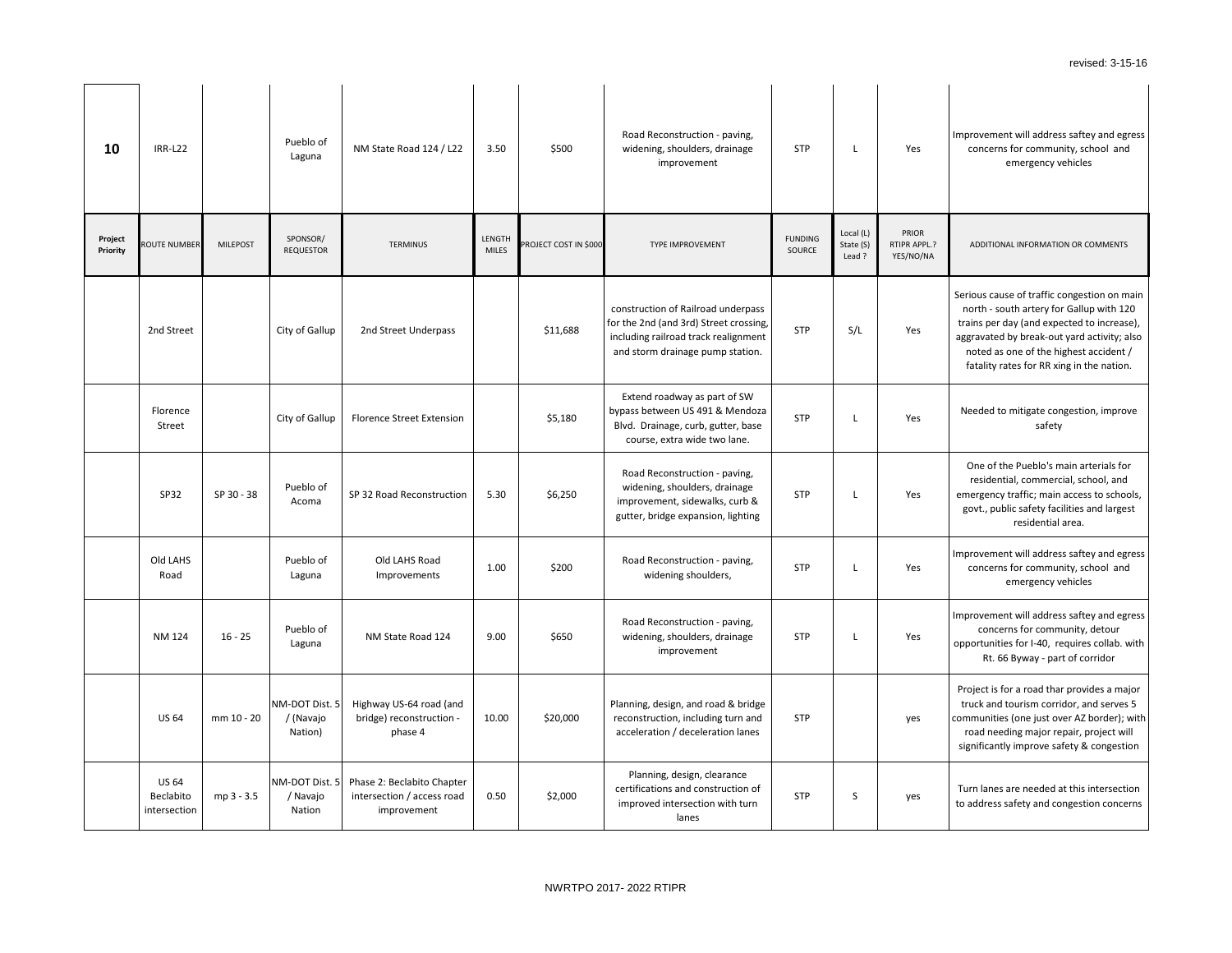nomic development along this corridor, g with a new casino, has raised serious y and congestion issues. This project is ported by all member govt.s - Navajo ion, City of Gallup, McKinley County

**ITIONAL INFORMATION OR COMMENTS** 

nomic development along this corridor, g with a new casino, has raised serious y and congestion issues. This project is ported by all member govt.s - Navajo ion, City of Gallup, McKinley County

vide full reconstruction of Roosevelt Ave.: 3rd St. to Sakelares Blvd. incl. walk, curb & gutter, lighting, drainage and utility replacement

Improving this intersection with gnalization, street lights, pedestrian rovements and turn lanes will mitigate gestion and increase safety related to onomic development including a new vajo Casino and increasing traffic as a result

ect is for a road thar provides a major ck and tourism corridor, and serves 5 nunities (one just over AZ border); with ad needing major repair, project will ificantly improve safety & congestion

|                     | <b>NM 118</b>                      | NM 118 mp<br>$30 - 33.5$     |                                        | Phase 5: construct 4-lane<br>Navajo Nation   improvements (Church Rock<br>Ft. Wingate | 3.50                          | \$4,000                  | reconstruct and expand to four lane<br>NM-118 corridor Church Rock - : Ft.<br>Wingate exit                                                          | <b>STP</b>                      | S                               | Yes                                | Econ<br>along<br>safety<br>supp<br>Nati |
|---------------------|------------------------------------|------------------------------|----------------------------------------|---------------------------------------------------------------------------------------|-------------------------------|--------------------------|-----------------------------------------------------------------------------------------------------------------------------------------------------|---------------------------------|---------------------------------|------------------------------------|-----------------------------------------|
| Project<br>Priority | <b>ROUTE</b><br><b>NUMBER</b>      | <b>MILEPOST</b>              | SPONSOR/<br><b>REQUESTOR</b>           | <b>TERMINUS</b>                                                                       | <b>LENGTH</b><br><b>MILES</b> | PROJECT COST IN<br>\$000 | TYPE IMPROVEMENT                                                                                                                                    | <b>FUNDING</b><br><b>SOURCE</b> | Local (L)<br>State (S)<br>Lead? | PRIOR<br>RTIPR APPL.?<br>YES/NO/NA | <b>ADDI</b>                             |
|                     | <b>NM 118</b>                      | NM 118 mp<br>$33.5 - 36.5$   | Navajo Nation                          | Phase 6: Construct 4-lane<br>improvements (Ft. Wingate<br>to Iyanbito - I-40 junction |                               | \$4,000                  | reconstruct and expand to four lane<br>NM-118 corridor Ft. Wingate exit to<br>Iyanbito / I-40 interchange                                           | <b>STP</b>                      | S                               | Yes                                | Econ<br>along<br>safety<br>supp<br>Nati |
|                     | NM 371 and<br>N36<br>intersection  | NM 371 / N36                 | NM-DOT Dist. 5<br>/ (Navajo<br>Nation) | NM 371 & N36 intersection<br>improvement                                              | 0.20                          | \$5,000                  | Intersection improvement incl.<br>signalization, street lights, pedestrian<br>improvements and turn lanes                                           | <b>STP</b>                      | S                               | yes                                | sig<br>impro<br>cong<br>eco<br>Nav      |
|                     | <b>US 64</b>                       | mm 0 - 10                    | NM-DOT Dist. 5<br>/ (Navajo<br>Nation) | Highway US-64 road (and<br>bridge) reconstruction -<br>phase 5                        | 10.00                         | \$20,000                 | Planning, design, and road & bridge<br>reconstruction, including turn and<br>acceleration / deceleration lanes                                      |                                 | S                               | yes                                | Proje<br>truc<br>comm<br>roa<br>signi   |
|                     | Roosevelt<br>Avenue                | <b>NA</b>                    | City of Grants                         | Roosevelt Avenue<br>Reconstruction                                                    | 2.20                          | \$10,100                 | Pavement replacement, including<br>sidewalk, curb & gutter, lighting,<br>drainage, and utility replacement                                          | <b>STP</b>                      |                                 | Yes                                | Pro<br>A<br>side                        |
|                     | US 64 and<br>US491<br>intersection | 23 - 23.5 of<br><b>US-64</b> | Navajo Nation                          | Phase 1: Hwy US-64 and Hwy<br>US-491 intersection study<br>and expansion              | 0.50                          | \$5,000                  | Planning & design for expanding<br>intersection with additional turn<br>lanes, cross walk, and concrete<br>pavement                                 | <b>STP</b>                      | S                               | yes                                | reside<br>tw<br>proje                   |
|                     | US 64 - N57<br>intersection        | mp 17 - 18                   | Navajo Nation                          | Phase 3: N57 intersection -<br>(Tokoi and Gadiiahi)<br>improvement                    | 0.50                          | \$3,800                  | Planning, design, clearance<br>certifications and construction of<br>improved intersection with turn<br>lanes, safety signalization and<br>lighting | <b>STP</b>                      | S                               | yes                                | Turn<br>to ad                           |

With 4 schools, govt. facilities and ential areas in close proximity of these o major corridors' intersection, this ect will particularly address safety and congestion concerns

In lanes are needed at this intersection ddress safety and congestion concerns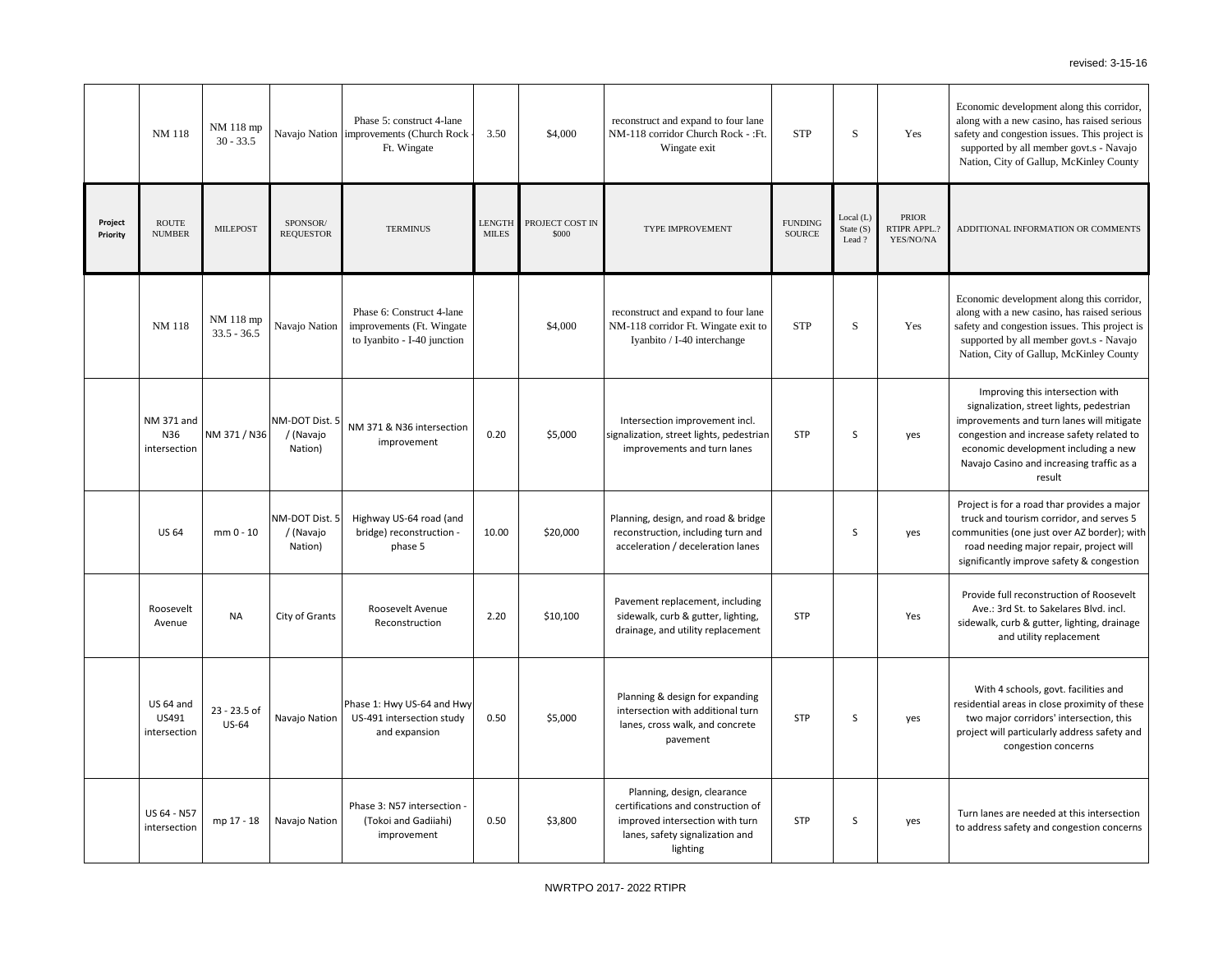| Project<br>Priority | ROUTE NUMBER                      | <b>MILEPOST</b>                                       | SPONSOR/<br><b>REQUESTOR</b> | <b>TERMINUS</b>                                                                                 | <b>LENGTH</b><br><b>MILES</b> | PROJECT COST IN \$000                                                               | TYPE IMPROVEMENT                                                                                                                                                                                                                        | <b>FUNDING</b><br>SOURCE | Local (L)<br>State (S)<br>Lead ? | PRIOR<br>RTIPR APPL.?<br>YES/NO/NA | AD                                          |
|---------------------|-----------------------------------|-------------------------------------------------------|------------------------------|-------------------------------------------------------------------------------------------------|-------------------------------|-------------------------------------------------------------------------------------|-----------------------------------------------------------------------------------------------------------------------------------------------------------------------------------------------------------------------------------------|--------------------------|----------------------------------|------------------------------------|---------------------------------------------|
|                     | <b>McKinley CR-</b><br>19         |                                                       | Navajo Nation -<br>Eastern   | McKinley CR-19 safety<br>improvements - entire<br>corridor                                      | $\cdot$                       | \$32,000<br>(not included in<br>total below<br>related to phase 3<br>& 4 following) | improvements to entire corridor,<br>along with application of gravel or<br>pavement, including turn lanes,<br>drainage, centerline and shoulder<br>rumble strips where appropriate,<br>fencing, pedestrian enhancements,<br>and signage | <b>STP</b>               | L                                | Yes                                | recor                                       |
|                     | <b>McKinley CR-</b><br>19 Phase 3 |                                                       | Navajo Nation -<br>Eastern   | McKinley CR-19 safety<br>improvements - phase 3:<br>application of base course<br>gravel        | $\overline{?}$                | \$10,000                                                                            | application of gravel to entire<br>corridor                                                                                                                                                                                             | <b>STP</b>               | L                                | Yes                                | App                                         |
|                     | <b>McKinley CR-</b><br>19 Phase 4 |                                                       | Navajo Nation -<br>Eastern   | McKinley CR-19 safety<br>improvements - phase 4:<br>pavement                                    |                               | \$21,300                                                                            | Application of pavement to entire<br>corridor                                                                                                                                                                                           | <b>STP</b>               | L                                | Yes                                | Appli                                       |
|                     | Rainfall Road                     | Rainfall Road<br>Trail<br>Underpass @<br>I-40 mp109.6 | Pueblo of<br>Laguna          | Rainfall Road - create<br>additional underpass for<br>multi -use path under I-40 at<br>mp 109.6 |                               | \$1,049                                                                             | Construct additional box culvert<br>under I-40 beside Rainfall Road<br>underpass, for multi-use bike /<br>pedestrian trail connectivity                                                                                                 | <b>STP</b>               |                                  | Yes                                | Con<br>path<br>Road<br>way<br>supp<br>and C |
|                     | Lawrence<br>Road                  | Zuni Rd. to<br>South<br>Lawrence                      | Cibola County                | Zuni Rd. to South Lawrence                                                                      | 300 feet                      | \$356                                                                               | Environ. & Construct. - drainage &<br>retention, -concrete barriers                                                                                                                                                                     |                          | L                                | Yes                                | projed                                      |



ct will address ped. & traffic safety and flooding on Lawrence Rd.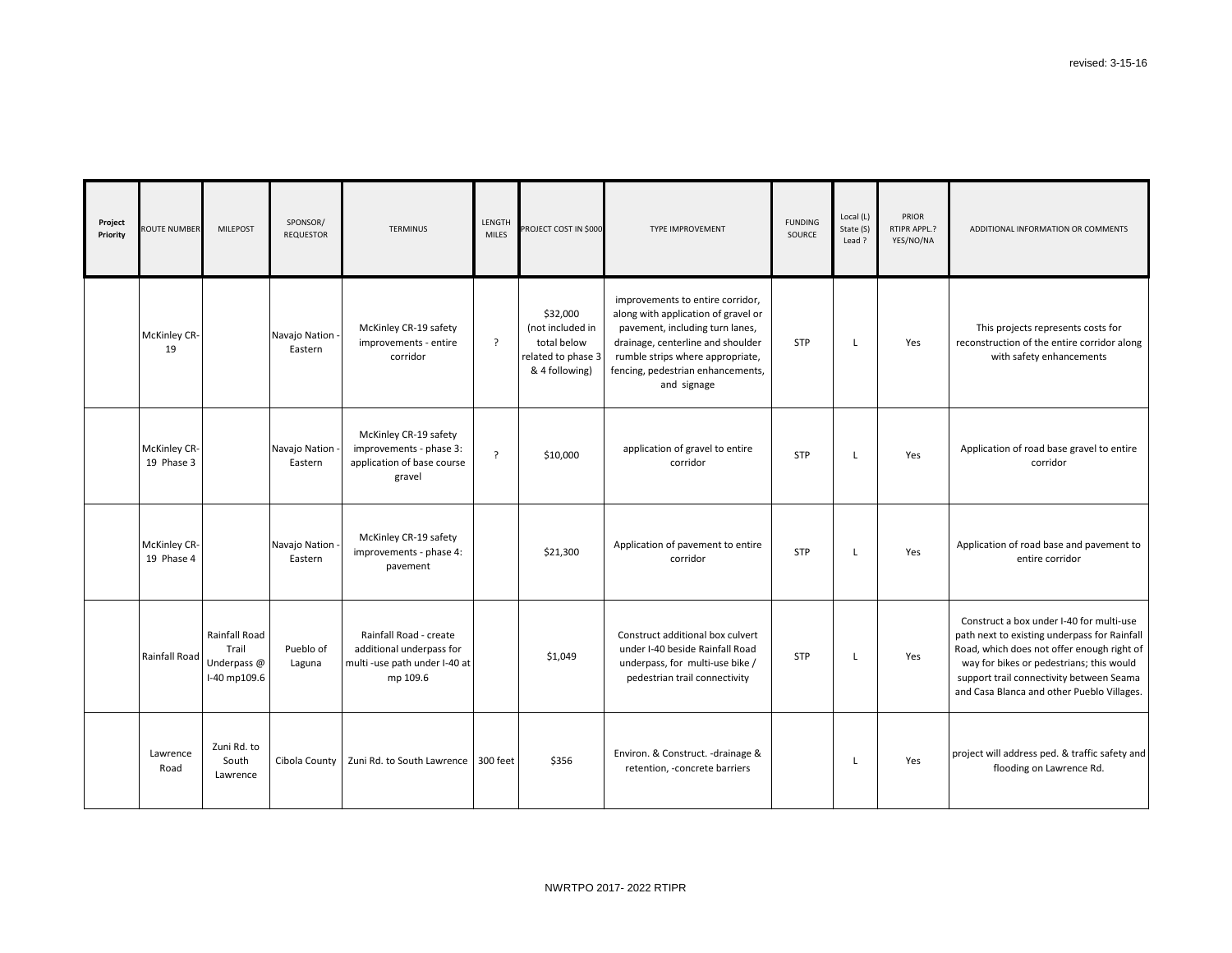| <b>Revised</b><br>12/11/15 | Cibola CR #1<br>/ Marquez<br>Road | mp 4.2                         | Cibola County                | mp 4.3, Approximately 17.5<br>miles north of POL. West on<br>N279 for 13.5 miles to<br>intersection with CR1; East<br>for 4.2 miles to Arroyo del | 0.10                          | \$1,600                  | <b>Reconstruction and Drainage</b><br>Improvements including building a<br>structure heawall, backfill existing<br>drainage structure, reestablish the<br>road right shoulder, foreslope and<br>profile grade, and build a safety          | <b>STP</b>                      | L                               | Yes                                | Sta <sup>-</sup><br>cl<br>Com |
|----------------------------|-----------------------------------|--------------------------------|------------------------------|---------------------------------------------------------------------------------------------------------------------------------------------------|-------------------------------|--------------------------|--------------------------------------------------------------------------------------------------------------------------------------------------------------------------------------------------------------------------------------------|---------------------------------|---------------------------------|------------------------------------|-------------------------------|
| Project<br>Priority        | <b>ROUTE</b><br><b>NUMBER</b>     | <b>MILEPOST</b>                | SPONSOR/<br><b>REQUESTOR</b> | Valle Canyon.<br><b>TERMINUS</b>                                                                                                                  | <b>LENGTH</b><br><b>MILES</b> | PROJECT COST IN<br>\$000 | metal barrier.<br>TYPE IMPROVEMENT                                                                                                                                                                                                         | <b>FUNDING</b><br><b>SOURCE</b> | Local (L)<br>State (S)<br>Lead? | PRIOR<br>RTIPR APPL.?<br>YES/NO/NA | <b>ADDI</b>                   |
| <b>New</b>                 | San Mateo<br>Main Street          |                                | Cibola County                | South end Junction of<br>Northern most portion of<br>Cemetery Rd 26 and North<br>end Junction of State Hwy<br>605/Mine Rd                         | 1.00                          | \$400                    | <b>Reconstruction and Drainage</b><br>Improvements including constructing<br>two low water crossings, re-build<br>roadway profiel grade and<br>foreslopes, extend a single 26"<br>culvert and build end treatment<br>culvert end sections. | <b>STP</b>                      | L                               | Yes                                | <b>Sta</b><br>c               |
| <b>New</b>                 | 1st Street /<br><b>NM547</b>      | Harrison St to<br>Roosevelt St | City of Grants               | Phase II                                                                                                                                          | 0.20                          | \$1,922                  | Reconstruction of existing asphalt,<br>pavement, curb and gutter<br>replacement, sidewalk and ADA<br>ramp replacement, and replacement<br>of signing and striping. Existing utility<br>infrastructure replacement.                         | <b>STP</b>                      | L                               | Yes                                | LGRF                          |
| <b>New</b>                 | Carbon Coal<br>Road               | Chino Loop<br>Road             | McKinley<br>County           | <b>Ending at Gallup Logistics</b><br>Park                                                                                                         | 5.10                          | \$18,000                 | Road Upgrade                                                                                                                                                                                                                               | <b>STP</b>                      |                                 | No                                 | Carbo<br>in<br>Logi           |
| <b>New</b>                 | US491 &<br>Chee Dodge<br>School   |                                | Navajo Nation -<br>Eastern   |                                                                                                                                                   |                               |                          | Turn-out Lane into School Road                                                                                                                                                                                                             | <b>STP</b>                      | L                               | No                                 | Consu                         |
|                            | <b>Roadway Projects Subtotal</b>  |                                |                              |                                                                                                                                                   |                               |                          |                                                                                                                                                                                                                                            |                                 |                                 |                                    |                               |

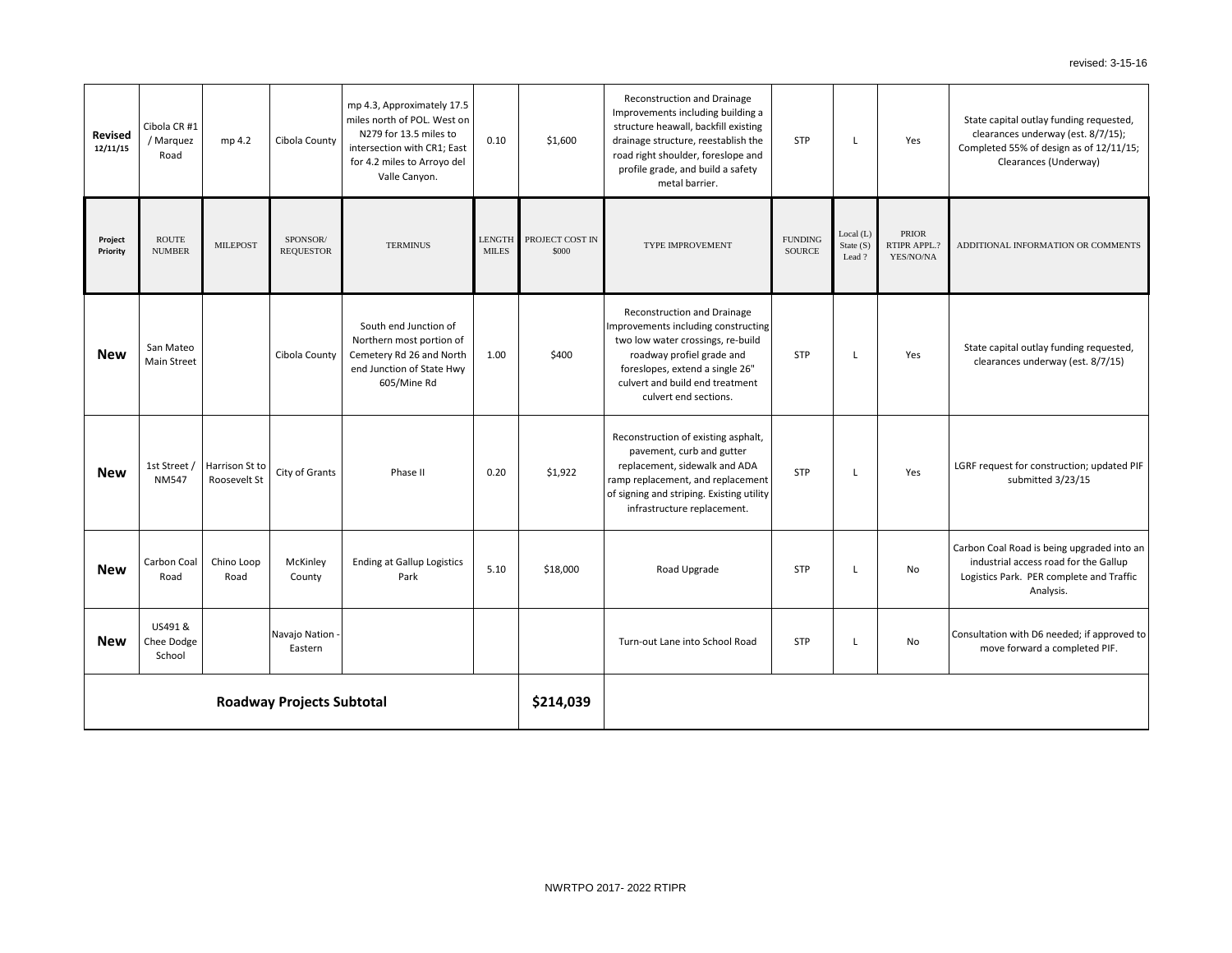**DDITIONAL INFORMATION OR COMMENTS** 

rrent tunnel under RR illegal, current ge in floodplain, need residential and iness access route, Feasibility study ded to identify possible solutions and cost estimates

currently in place was developed in needs updating and 20 year planning ctions. Recommend placing on STIP as a study.

study will address saftey and egress oncerns for community, school and emergency vehicles

ect will address all planning clearances nd certifications, design, and utility cation for reconstruction of this road

ect will address all planning clearances nd certifications, design, and utility cation for reconstruction of this road

omic development along this corridor, with a new casino, has raised serious and congestion issues. This project is sorted by all member govt.s - Navajo ion, City of Gallup, McKinley County

omic development along this corridor, with a new casino, has raised serious and congestion issues. This project is sorted by all member govt.s - Navajo ion, City of Gallup, McKinley County

| Project<br>Priority | <b>ROUTE NUMBER</b>                                 | <b>MILEPOST</b>            | SPONSOR/<br><b>REQUESTOR</b> | <b>TERMINUS</b>                                                          | <b>LENGTH</b><br><b>MILES</b> | PROJECT COST IN \$000 | <b>TYPE IMPROVEMENT</b>                                                                                                | <b>FUNDING</b><br><b>SOURCE</b> | Local (L)<br>State (S)<br>Lead ? | PRIOR<br>RTIPR APPL.?<br>YES/NO/NA | <b>AC</b>                               |
|---------------------|-----------------------------------------------------|----------------------------|------------------------------|--------------------------------------------------------------------------|-------------------------------|-----------------------|------------------------------------------------------------------------------------------------------------------------|---------------------------------|----------------------------------|------------------------------------|-----------------------------------------|
|                     | East Hasler<br>Valley<br>Corridor<br>Study          |                            | McKinley<br>County           | East Hasler Valley Corridor<br>Study                                     |                               | \$250                 | Corridor and feasibility study                                                                                         | <b>STP</b>                      | L                                | Yes                                | Cur<br>bridg<br>busi<br>need            |
|                     | Comprehensi<br>ve Master<br>Transportati<br>on Plan |                            | City of Gallup               | <b>Comprehensive Master</b><br><b>Transportation Plan</b>                |                               | \$300                 | Update and revise the City's<br>transportation plan to reflect current<br>and future needs                             | <b>STP</b>                      | L.                               | Yes                                | Plan<br>1992,<br>projec                 |
|                     | $I-40$<br>interchange<br>112                        | 112.00                     | Pueblo of<br>Laguna          | Interstate 40 - Interchange<br>112                                       |                               | \$500                 | Complete feasibility study for<br>needed diamond shape interchange<br>supporting access for 300<br>community residents | <b>STP</b>                      | L                                | Yes                                | The<br>$\mathsf{co}$                    |
|                     | SP 32                                               | SP 30 - 38                 | Pueblo of<br>Acoma           | SP 32 Road Design and<br>Development Project                             | 5.30                          | \$1,313               | Complete Planning (all clearances &<br>certifications) Design, and Utility<br>Relocation                               | <b>STP</b>                      | L                                | Yes                                | Proje<br>ar<br>reloo                    |
|                     | <b>SP38</b>                                         | SP 22-30                   | Pueblo of<br>Acoma           | SP 38 Road Design and<br>Development Project                             | 12.40                         | \$2,086               | Complete Planning (all clearances &<br>certifications) Design, and Utility<br>Relocation                               | <b>STP</b>                      | L                                | Yes                                | Proje<br>ar<br>reloo                    |
|                     | <b>NM 118</b>                                       | Phase 1: mp<br>$27 - 30$   | Navajo Nation                | NM 118 Phase 1 feasibility<br>study for expansion to 4-<br>lane corridor | 2.80                          | \$125                 | Feasibility study for 4 laning this<br>section of the 118 corridor                                                     | <b>STP</b>                      | L                                | Yes                                | Econd<br>along<br>safety<br>supp<br>Nat |
|                     | NM 118                                              | Phase 2: mp<br>$30 - 36.5$ | Navajo Nation                | NM 118 Phase 2 feasibility<br>study for expansion to 4-<br>lane corridor | 6.50                          | \$350                 | Feasibility study for 4 laning this<br>section of the 118 corridor                                                     | <b>STP</b>                      | L                                | Yes                                | Econd<br>along<br>safety<br>supp<br>Nat |

### **Planning & Studies Project Recommendations:**

#### **RTIPR District 5 & 6 NWRTPO February 11, 2015 (Approved) July 2, 2015 (Revision 1) February 10, 2016 (Revision 2)**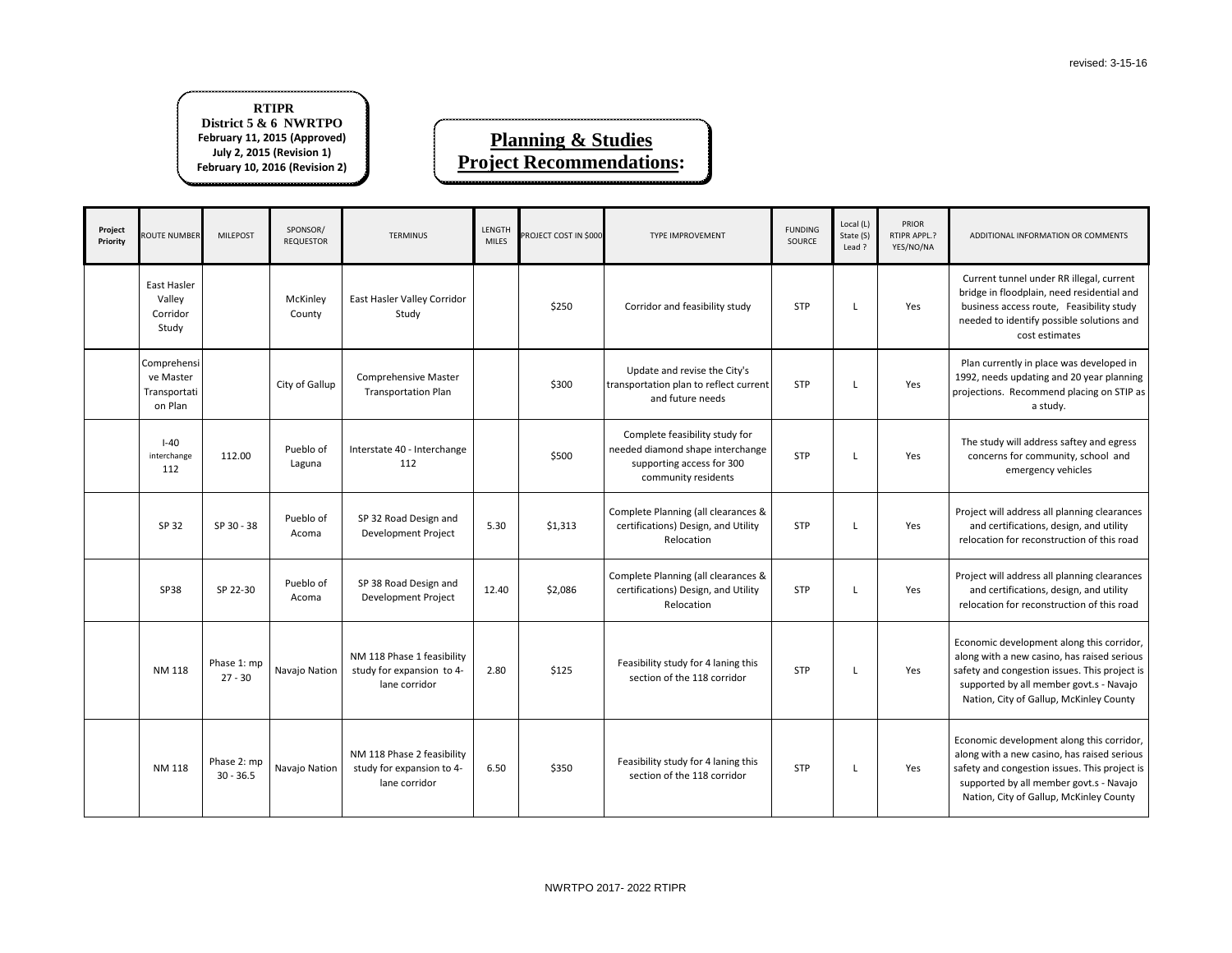**DITIONAL INFORMATION OR COMMENTS** 

omic development along this corridor, with a new casino, has raised serious and congestion issues. This project is oorted by all member govt.s - Navajo ion, City of Gallup, McKinley County

ility study to improve this corridor will ove safety and mobility for citizens of watoh and Manuelito Chapters who utilize this road

e 2 clearances will make this corridor for the pursuit of construction funding se course and chip seal, drainage, and bridge improvements

asibility study for this roundabout ection, will help determine practicality ch a design with consideration toward future traffic patterns

ect will construct 4-way intersection & olock ped. Xing, and increase safety & uality of place for Zuni Mainstreet

de clearances and design for 37 miles ipseal road improvement in three 12 e phases; updated PIF needed from County due to BLM project objections

| Project<br>Priority | ROUTE NUMBER                 | <b>MILEPOST</b>                      | SPONSOR/<br><b>REQUESTOR</b>           | <b>TERMINUS</b>                                                                                                  | LENGTH<br><b>MILES</b> | PROJECT COST IN \$000 | <b>TYPE IMPROVEMENT</b>                                                                                                                                                       | <b>FUNDING</b><br><b>SOURCE</b> | Local (L)<br>State (S)<br>Lead? | PRIOR<br>RTIPR APPL.?<br>YES/NO/NA | AD                                       |
|---------------------|------------------------------|--------------------------------------|----------------------------------------|------------------------------------------------------------------------------------------------------------------|------------------------|-----------------------|-------------------------------------------------------------------------------------------------------------------------------------------------------------------------------|---------------------------------|---------------------------------|------------------------------------|------------------------------------------|
|                     | NM 118                       | Phase 3: mp<br>$27.2 - 36.5$         | Navajo Nation                          | NM 118 Phase 3: clearance<br>certifications for expansion<br>to 4 lane corridor                                  | 9.30                   | \$500                 | ROW, EA, Arch, Utility, Engineering<br>clearances and design for 4 laning<br>this section of the 118 corridor                                                                 | <b>STP</b>                      | $\mathsf{L}$                    | Yes                                | Econc<br>along<br>safety<br>supp<br>Nati |
|                     | <b>McKinley CR-</b><br>5     | mp. 0-9                              | Navajo Nation                          | Phase 1 feasibility study to<br>improve CR-4                                                                     | 9.00                   | \$450                 | feasibility study for application of<br>base course and chip seal, along with<br>drainage improvement and bridge<br>rehabilitation for this corridor                          | <b>STP</b>                      | L                               | Yes                                | feasib<br>impro<br>Tsa <sup></sup>       |
|                     | McKinley CR-<br>5            | mp. 0-9                              | Navajo Nation                          | Phase 2 - clearances                                                                                             | 9.00                   | \$500                 | completion of R.O.W.,<br>Environmental and archeological<br>clearances for base course, chip seal,<br>drainage and bridge improvements                                        | <b>STP</b>                      | L                               | Yes                                | Phase<br>ready i<br>for ba               |
|                     | Rehoboth<br>Round -<br>about | Church Rock<br>Street<br>Extension   | City of Gallup                         | Roundabout intersection for<br>Church Rock Street<br>extension and Rehoboth<br>Campus access road from<br>NM 118 | <b>NA</b>              | \$100                 | feasibility study to examine the costs<br>of clearances and construction for a<br>roundabout intersection for the<br>Church Rock Street extension and<br>Rehoboth access road | <b>STP</b>                      | L                               | Yes                                | fe<br>inters<br>of suc                   |
|                     | <b>NM-53</b>                 | NM-53 & Pia<br>Mesa Rd.<br>Intersect | Pueblo of Zuni                         | NM-53 & Pia Mesa Rd.<br>Intersect                                                                                | 300 ft                 | \$77                  | environ., planning & design                                                                                                                                                   | <b>STP</b>                      | S/L                             | no                                 | proje<br>mid-b<br>qı                     |
| update              | Cibola CR-42                 | mp 0 - 37                            | Cibola County                          | Cibola County Road 42                                                                                            | 37 miles               | \$500                 | environ., planning & design                                                                                                                                                   | <b>STP</b>                      | S/L                             | yes                                | provi<br>of ch<br>mile<br>Cibola         |
|                     |                              |                                      | <b>Planning &amp; Studies Subtotal</b> |                                                                                                                  |                        | \$7,051               |                                                                                                                                                                               |                                 |                                 |                                    |                                          |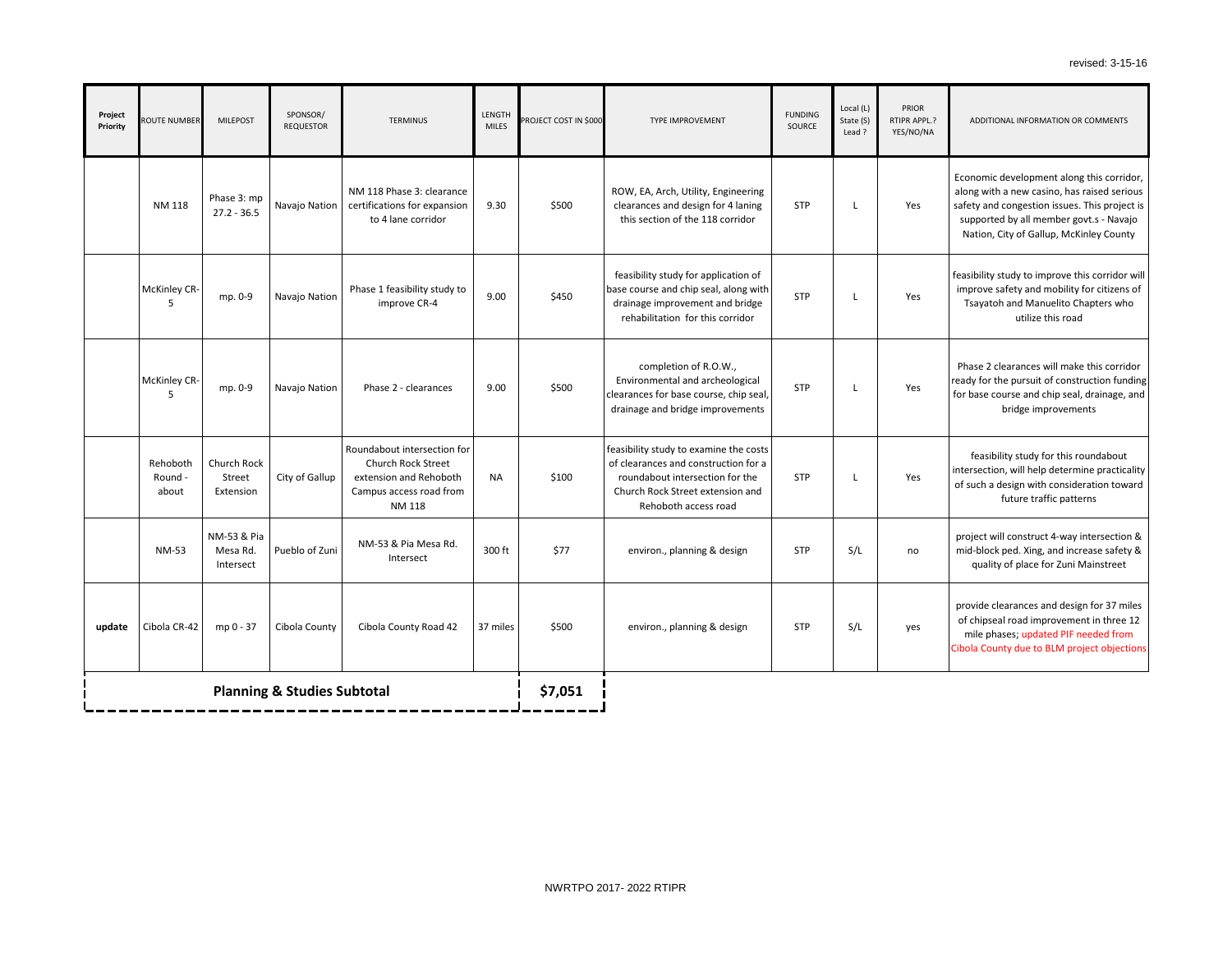DDITIONAL INFORMATION OR COMMENTS

Iproved lighting will promote safety estrians, animals, vehicles) and enhance nomic environment for business along this corridor

ancements to improve this downtown corridor in conjunction with street reconstruction project

ntains and improves a major roadway connection for Milan

his part of the 602 corridor, serves 3 nmunities, 3 schools, and has 2 liquor es in proximity; therefore, this project significantly increase corridor safety; odated PIF forthcoming from Navajo Nation

will increase safety for residents of the edale Chpater community along this ridor; updated PIF forthcoming from Navajo Nation

| Project<br>Priority | <b>ROUTE NUMBER</b>                                         | <b>MILEPOST</b> | SPONSOR/<br><b>REQUESTOR</b> | <b>TERMINUS</b>                                                   | LENGTH<br><b>MILES</b> | PROJECT COST IN \$000 | <b>TYPE IMPROVEMENT</b>                                                                                       | <b>FUNDING</b><br>SOURCE | Local (L)<br>State (S)<br>Lead ? | PRIOR<br>RTIPR APPL.?<br>YES/NO/NA | AI                               |
|---------------------|-------------------------------------------------------------|-----------------|------------------------------|-------------------------------------------------------------------|------------------------|-----------------------|---------------------------------------------------------------------------------------------------------------|--------------------------|----------------------------------|------------------------------------|----------------------------------|
| $\mathbf{1}$        | Gallup East<br>Historic 66<br>(NM118)<br>Street<br>Lighting | mp 23 - 28      | City of Gallup               | luminary (street light)<br>enhancement for this<br>corridor       | 5.00                   | \$858                 | street light enhancement for this 5<br>mile corridor from east Gallup to<br>Navajo Fire Rock Casino           | <b>TAP</b>               |                                  | Yes                                | Im<br>(pede<br>econ              |
| $\overline{2}$      | 2nd Street                                                  |                 | City of Grants               | 2nd Street: Rio San Jose -<br>Roosevelt Ave.                      | 0.60                   | \$300                 | 2nd Street - Rio San Jose to<br>Roosevelt: Sidewalk, Curb & Gutter,<br>lighting and drainage                  | <b>TAP</b>               | L                                | Yes                                | Enha                             |
| 3                   | Uranium<br>Ave.                                             |                 | Village of Milan             | Uranium Avenue: North<br><b>Street - East Street</b>              | 0.25                   | \$225                 | Uranium Ave.: North Street to East<br>Street: Sidewalk, Curb & Gutter                                         | <b>TAP</b>               | L                                | Yes                                | Mair                             |
| 4                   | NM 602                                                      | mp 10 - 20      | Navajo Nation                | intersection luminary<br>enhancements for this NM<br>602 corridor | 10.00                  | \$150                 | NM 602 mp 10 - 20: intersection<br>lighting for communities of Baahaali,<br>Chichiltah, and Red Rock Chapters | <b>TAP</b>               | L                                | Yes                                | Th<br>com<br>store<br>will<br>up |
| 5                   | Navajo 11 /<br>$CR-15$                                      | mp 5 - 5.5      | Navajo Nation                | intersection luminary<br>enhancements for this<br>corridor        | 0.50                   | \$500                 | intersection lighting for Navajo 11 /<br>CR-15 and Pindale Loop Road                                          | <b>TAP</b>               | L                                | Yes                                | This v<br>Pin<br>cor             |
| 6                   | Navajo 9                                                    |                 | mp 37.4 - 39.8 Navajo Nation | luminary (street light)<br>enhancement for this<br>corridor       | 2.40                   | \$1,500               | street light enhancement for this 1.5<br>mile corridor through the Crown<br>Point Community                   | <b>TAP</b>               | L.                               | Yes                                | This v<br>Crow<br>as w<br>the lo |

will increase safety for residents of the mpoint community along this corridor, vell as benefit nightime commerce for cal economy; updated PIF forthcoming from Navajo Nation

### **Transportation Alternative Project Recommendations:**

**NOTE**: Enhancement requirements include the following: 1) Local County, Municipal or Tribal sponsor, 2) an Application to accompany PIF form, 3) One Local Resolution(s) (early recognition of governing body and later commitment of Matching Funds). See TAP and Recreational Trails Program guidelines

#### **RTIPR District 5 & 6 NWRTPO February 11, 2015 (Approved) July 2, 2015 (Revision 1) February 10, 2016 (Revision 2)**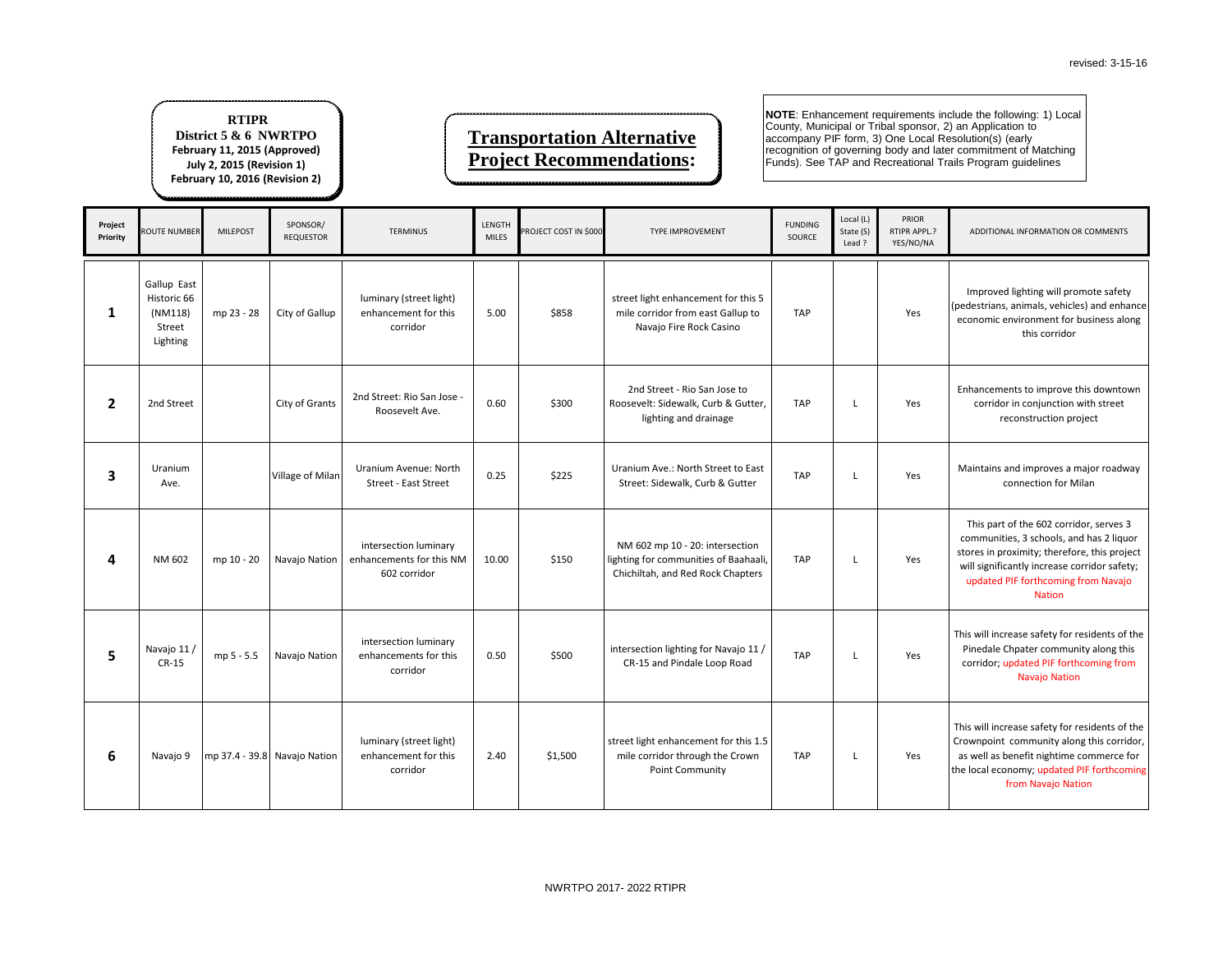**DITIONAL INFORMATION OR COMMENTS** 

will increase safety for the school and dents of the Ojo Encino community this corridor; updated PIF forthcoming from Navajo Nation

will increase safety for the school and ents of the Torreon community along orridor; updated PIF forthcoming from Navajo Nation

des safe connectivity to bicyclists and destrians for the west Gallup scenic byways trails system

nary enhancement at this intersection increase safety related to continued omic and population growth resulting increased traffic on these corridors

ary enhancement at this intersection increase safety related to continued omic and population growth resulting increased traffic on these corridors

roject supports extensive Laguna trail n in development; FHWA TIGER II, for iing of a bike and pedestrian network and

gn of priority routes, \$1,470,000; RTP unding \$969,648 received in FY16

P Funding obtained (CN 61000762) \$8732,689 (FY16)

roject supports extensive Laguna trail m in development; FHWA TIGER II, for ing of a bike and pedestrian network and sign of priority routes, \$1,470,000;

| Project<br>Priority             | ROUTE NUMBER                                               | <b>MILEPOST</b>                          | SPONSOR/<br><b>REQUESTOR</b> | <b>TERMINUS</b>                                                 | LENGTH<br><b>MILES</b> | PROJECT COST IN \$000 | <b>TYPE IMPROVEMENT</b>                                                                                                                                                                       | <b>FUNDING</b><br>SOURCE | Local (L)<br>State (S)<br>Lead? | PRIOR<br>RTIPR APPL.?<br>YES/NO/NA | AD                                        |
|---------------------------------|------------------------------------------------------------|------------------------------------------|------------------------------|-----------------------------------------------------------------|------------------------|-----------------------|-----------------------------------------------------------------------------------------------------------------------------------------------------------------------------------------------|--------------------------|---------------------------------|------------------------------------|-------------------------------------------|
| $\overline{\mathbf{z}}$         | Navajo -<br><b>BIA/IRR</b><br>route 471 off<br>Navajo 0502 | Ojo Encino<br>intersection<br>and street | Navajo Nation                | luminary (street light)<br>enhancement for this<br>corridor     | 0.80                   | \$750                 | street light enhancement for this .5<br>mile corridor through the Ojo Encino<br>Community                                                                                                     | <b>TAP</b>               | L                               | Yes                                | This w<br>resi<br>along t                 |
| 8                               | Navajo -<br>N705/<br>N7029 off<br>State Hwy<br>197         | mp 0 - 1                                 | Navajo Nation                | luminary (street light)<br>enhancement for this<br>corridor     | 1.00                   | \$1,100               | street light enhancement for this 1<br>mile corridor through the Torreon<br>Community                                                                                                         | <b>TAP</b>               | L                               | Yes                                | This w<br>reside<br>this co               |
| 9                               | NM-118<br>(Hwy 66)                                         |                                          | City of Gallup               | Allison Road - Rico Street                                      | 2.80                   | \$500                 | planning, design and construction for<br>south street bike path & north street<br>pedestrian sidewalk along historic<br>route 66 (NM 118)                                                     | <b>TAP</b>               | L                               | Yes                                | provid<br>ped                             |
| 10                              | US 64 &<br>N5031<br>Intersection                           | US 64 mp 27.2<br>$-27.4$                 | Navajo Nation                | luminary (street light)<br>enhancement for this<br>intersection | 0.20                   | \$300                 | Street light enhancement for this<br>intersection                                                                                                                                             | <b>TAP</b>               |                                 | Yes                                | Lumin<br>will i<br>econd<br>in i          |
|                                 | US 491 &<br>N36<br>intersection                            | US 491 mp<br>87.7                        | Navajo Nation                | luminary (street light)<br>enhancement for this<br>intersection | 0.20                   | \$250                 | Street light enhancement for this<br>intersection                                                                                                                                             | <b>TAP</b>               |                                 | Yes                                | Lumin<br>will i<br>econd<br>in i          |
| Partial<br><b>Funding (Rev)</b> | <b>NM 124</b>                                              | mp 19.1-20.9                             | Pueblo of<br>Laguna          | NM 124 bike & ped. trail                                        | 1.80                   | \$1,200               | Create separated bike and<br>pedestrian trail along NM-124 from<br>Casa Blanca Road (L22) to Encinal<br>Road, including safe crossings,<br>signage, and rest areas with water<br>and benches. | TAP/RTP                  |                                 | Yes                                | This pr<br>systen<br>plann<br>desig<br>fι |
| Partial<br><b>Funding (Rev)</b> | <b>NM124</b>                                               | mp 23.9 - 25.1                           | Pueblo of<br>Laguna          | Road Diet for NM-124 from<br>NM279 to Rio San Jose Road         | 1.20                   | \$1,500               | Road Diet changing 4 lane road to 2<br>lane road with bike & pedestrian<br>lanes on both sides                                                                                                | <b>TAP</b>               |                                 | Yes                                | <b>TAI</b>                                |
| <b>Rev</b>                      | <b>NM 124</b>                                              | 19-23.9                                  | Pueblo of<br>Laguna          | NM 124 bike & ped. trail                                        | 4.90                   | \$2,250               | Create separated bike and<br>pedestrian trail along NM-124 from<br>Laguna & Paraje and Casa Blanca<br>Road, including safe crossings,<br>signage, and rest areas with water<br>and benches.   | TAP/RTP                  |                                 | Yes                                | This pr<br>system<br>plann<br>des         |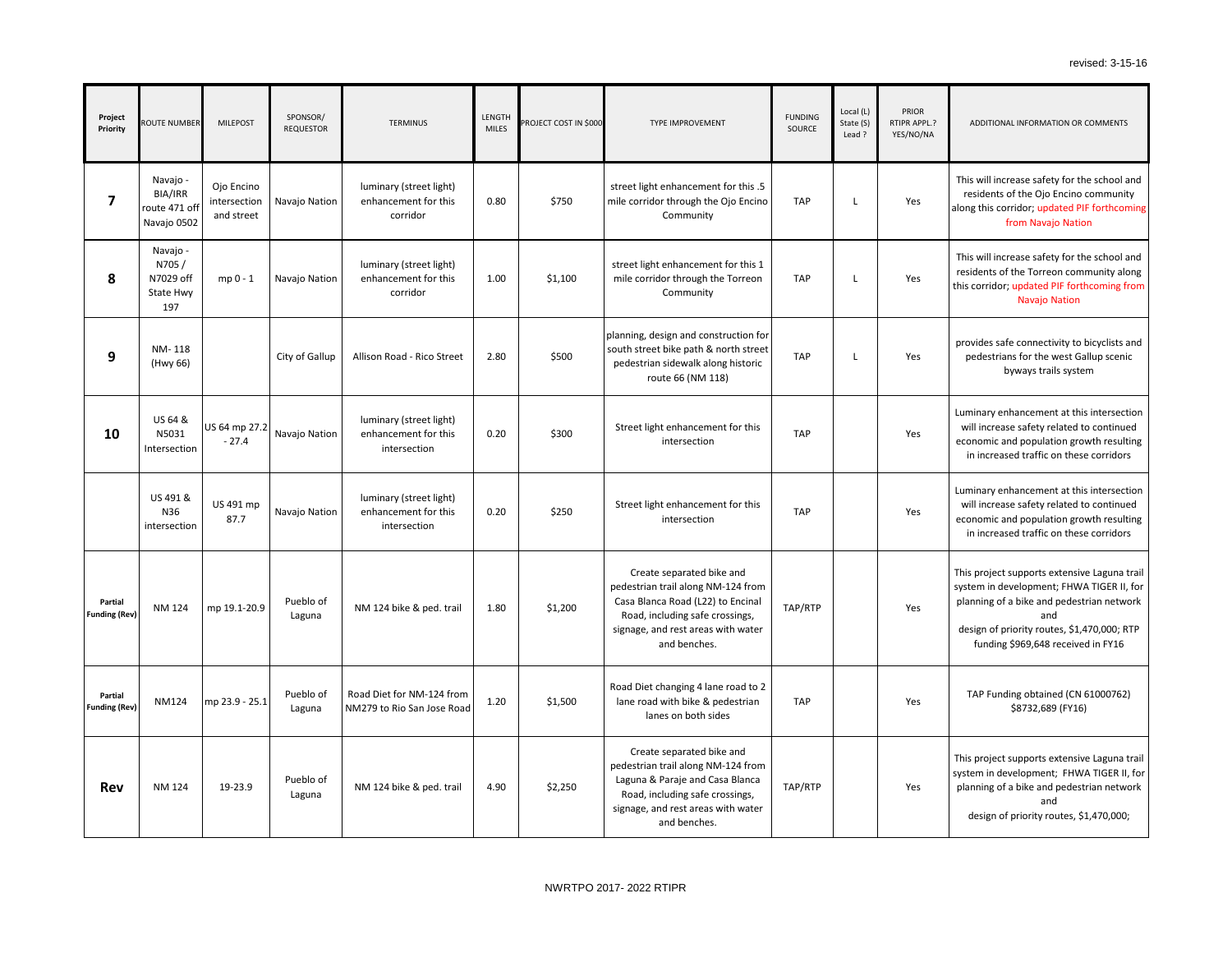roject supports extensive Laguna trail em in development, and will enhance y for multi-modal bike and pedestrian traffic

roject supports extensive Laguna trail em in development, and will enhance  $y$  for multi-modal bike and pedestrian traffic

roject supports extensive Laguna trail em in development, and will enhance y for multi-modal bike and pedestrian traffic

oroject supports extensive Laguna trail em in development, and will enhance y for multi-modal bike and pedestrian traffic

| Old Route 66  | mp 1 - 4     | Pueblo of<br>Laguna | Old Route 66 bypass from<br>Laguna Village to Mesita | 4.00 | \$3,400 | Create separated bike and<br>pedestrian trail along Old Rt. 66 from<br>Laguna to Mesita                                                                                                                         | <b>TAP</b> | Yes       | This p<br>syste<br>safety |
|---------------|--------------|---------------------|------------------------------------------------------|------|---------|-----------------------------------------------------------------------------------------------------------------------------------------------------------------------------------------------------------------|------------|-----------|---------------------------|
|               |              |                     |                                                      |      |         |                                                                                                                                                                                                                 |            |           |                           |
| Encinal Road  | mp 1 - 5.4   | Pueblo of<br>Laguna | North on Encinal Road from<br><b>NM124</b>           | 5.40 | \$2,225 | Create separated bike and<br>pedestrian trail along Encinal Road<br>from NM124                                                                                                                                  | <b>RTP</b> | <b>No</b> | This p<br>syste<br>safety |
| <b>NM279</b>  | mp 1 - 9.5   | Pueblo of<br>Laguna | NM-279 bike and ped. trail<br>shoulder improvements  | 9.50 | \$2,000 | NM 279 shoulder improvements to<br>create safe bike and pedestrian trail                                                                                                                                        | <b>TAP</b> | Yes       | This p<br>syste<br>safety |
| <b>NM 124</b> | mp 16.2 - 19 | Pueblo of<br>Laguna | NM 124 bike & ped. trail                             | 2.80 | \$1,200 | Create separated bike and<br>pedestrian trail along NM-124 from<br>Seama to Paraje or between Casa<br>Blanca Road and Exit 104, including<br>safe crossings, signage, and rest<br>areas with water and benches. | TAP/RTP    | Yes       | This p<br>syste<br>safety |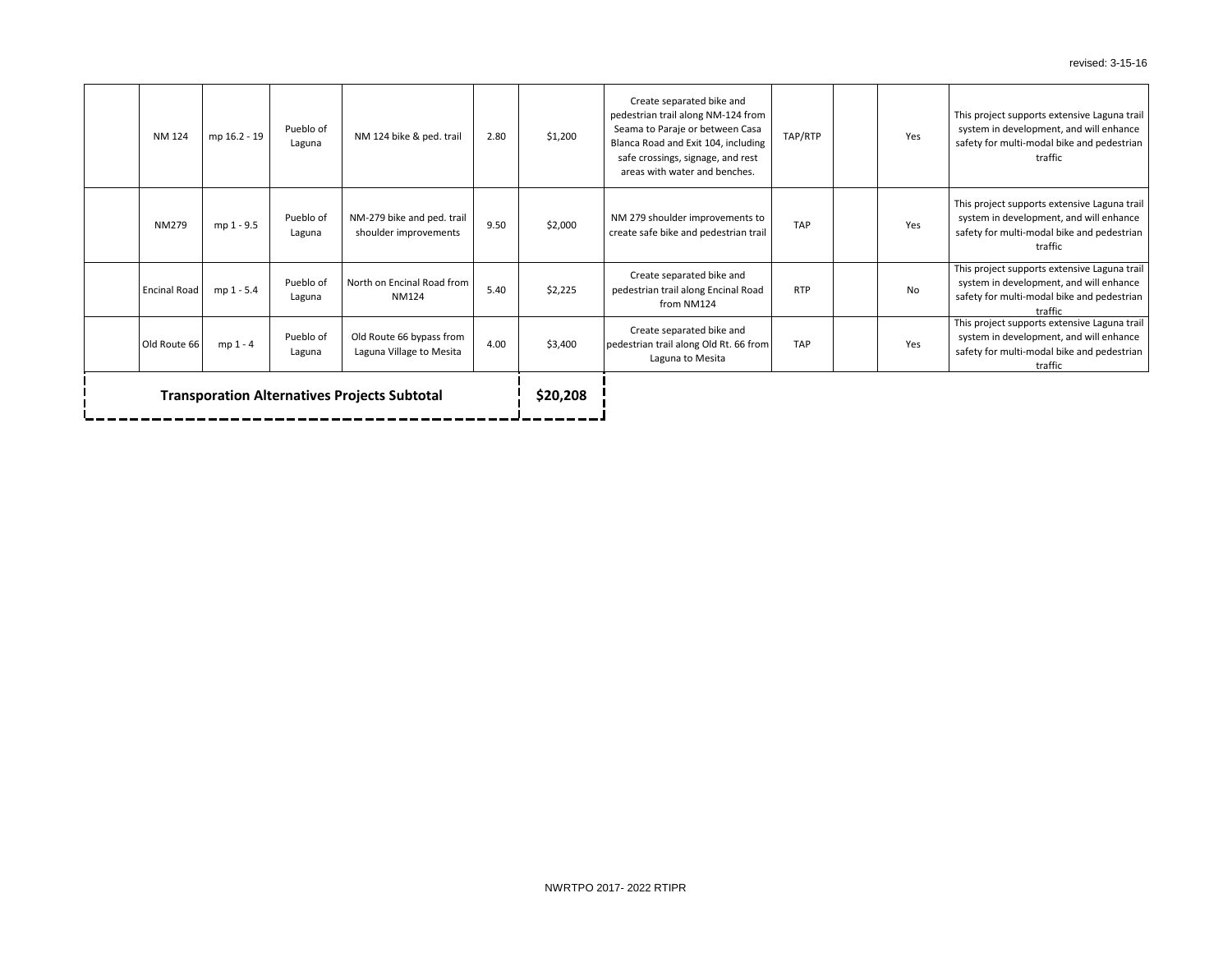**DDITIONAL INFORMATION OR COMMENTS** ct will significantly impact north-south cess for the Pueblo, and particularly irove emergency response capacities dge is dilapidated and needs repairs. ds to move up on STIP. cf: control no. 7542 n is outdated and needs improvement. velopment, school, and commercial have created a safety issue. Laguna lo entered into JPA w/ State, BIA, and ing Eagle Casino Corp. to fund project. reased use due to improved off / on and increased pedestrian use require ck improvement for increased traffic (ADT) and safety veral Legislative attempts to garner needed funds  $\Omega$  18-B is the sole access road for five mes with an average of 3 people per

ehold in addition to being a school bus ute. The current structure has been ded through the years by to a point of instability. Design at 60%

| Project<br>Priority | <b>ROUTE NUMBER</b>                                      | <b>MILEPOST</b>                 | SPONSOR/<br><b>REQUESTOR</b> | <b>TERMINUS</b>                                           | LENGTH<br><b>MILES</b> | PROJECT COST IN \$000 | TYPE IMPROVEMENT                                                                                                           | <b>FUNDING</b><br>SOURCE | Local (L)<br>State (S)<br>Lead ? | PRIOR<br>RTIPR APPL.?<br>YES/NO/NA | AD                                               |
|---------------------|----------------------------------------------------------|---------------------------------|------------------------------|-----------------------------------------------------------|------------------------|-----------------------|----------------------------------------------------------------------------------------------------------------------------|--------------------------|----------------------------------|------------------------------------|--------------------------------------------------|
| $\mathbf{1}$        | SP36                                                     | SP30<br>intersection -<br>SP 34 | Pueblo of<br>Acoma           | SP 36 Extension & Mesa Hill<br><b>Bridge Construction</b> | 0.50                   | \$28,000              | new road and bridge construction,<br>and reconstruction of existing SP36<br>corridor                                       | <b>STP</b>               | L                                | Yes                                | Projeo<br>acc<br>imp                             |
| $\overline{2}$      | South 2nd<br>Street Bridge<br>over Ltitle<br>Puerco Wash |                                 | City of Gallup               | South 2nd Street Bridge over<br>Litle Puerco Wash         |                        | \$1,000               | Bridge reconstruction                                                                                                      | <b>BR</b>                | S                                | Yes                                | <b>Bric</b><br>Need                              |
| 3                   | $I-40$                                                   | I-40 MM 114                     | Pueblo of<br>Laguna          | I-40 MM 114 Bridge                                        | 0.6<br>approx          | \$5,000               | Bridge Replacement - widening,<br>addition of lanes                                                                        | <b>BR</b>                | S                                | Yes                                | Desigr<br><b>Dev</b><br>traffic<br>Pueb<br>Danci |
| 4                   | $I-40$<br>interchange<br>#108 2013<br>update             | mp 108                          | Pueblo of<br>Laguna          | I-40 Interchange 108 Bridge                               |                        | \$7,002               | Replace and widen Bridge Deck, with<br>bike lane, shoulders, sidewalks,<br>Curb&Gutter and drainage<br>Improvements        | <b>BR</b>                | $\sf S$                          | Yes                                | Incr<br>ramps<br>dec                             |
| 5                   | McKinley<br>County<br><b>Bridges</b>                     | Countywide                      | McKinley<br>County           | <b>McKinley County</b>                                    |                        | \$300                 | Special weight limit and<br>improvements to bring bridges up to<br>load weights for emergency vehicles<br>and school buses | <b>BR</b>                | L                                | No                                 | Sey                                              |
| <b>New</b>          | <b>CR18-B</b>                                            | mp 0.06                         | Cibola County                | mp.07                                                     | 0.10                   | \$100                 | <b>Bridge Replacement</b>                                                                                                  | <b>STP</b>               | L                                | No                                 | CR<br>hon<br>house<br>rou<br>erod                |
|                     | <b>Bridge Projects Subtotal</b>                          |                                 |                              |                                                           |                        | \$41,402              |                                                                                                                            |                          |                                  |                                    |                                                  |

### **Bridge Recommendations:**

#### **RTIPR**

**District 5 & 6 NWRTPO February 11, 2015 (Approved) July 2, 2015 (Revision 1)**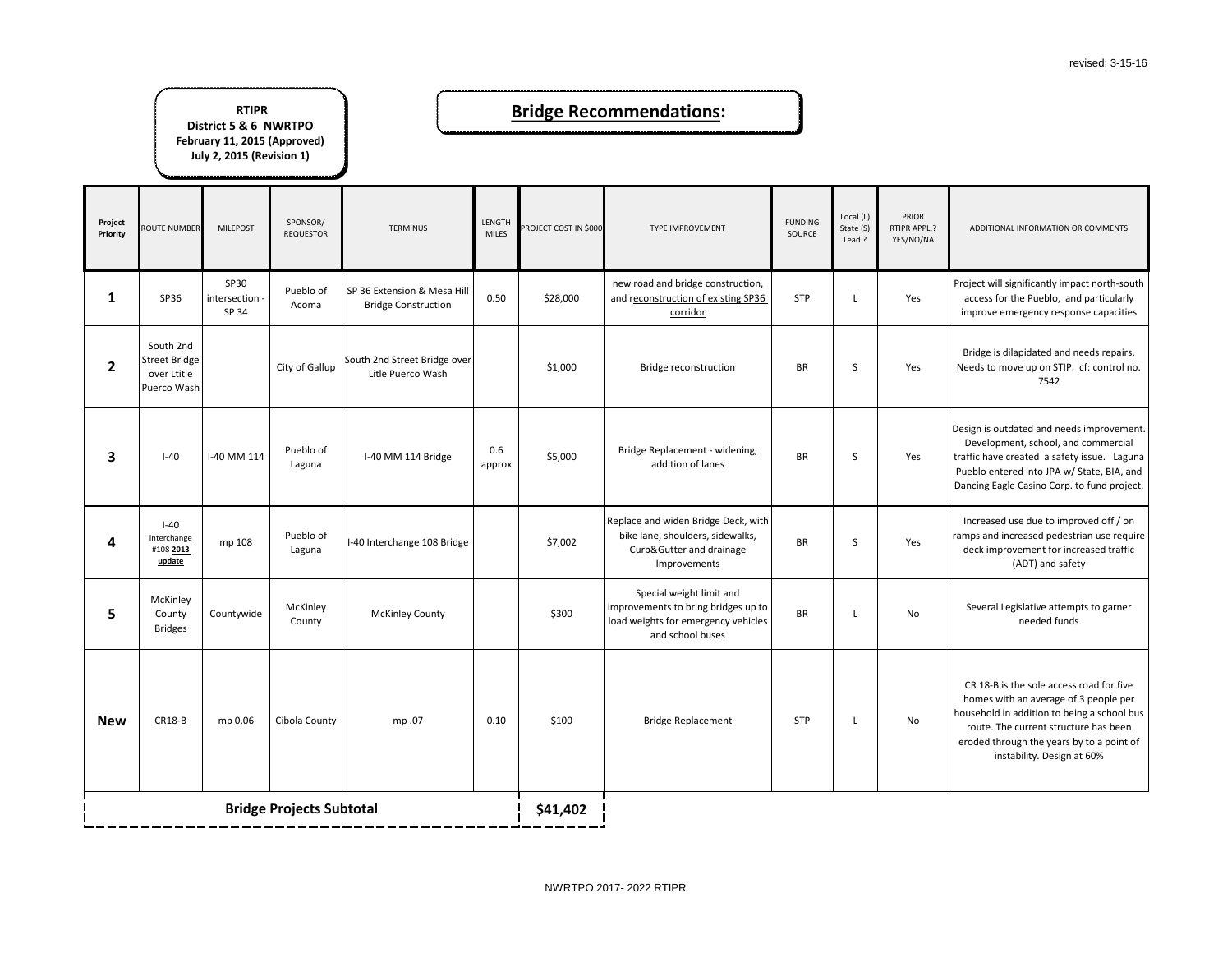DDITIONAL INFORMATION OR COMMENTS

Extremely deteriorated pavement conditions, safety compromised

nprove road including drainage and seal 12 miles. This road is the Chain of aters Scenic Byway and connects two te roads serving regional mobility and economic development

Improve road including drainage and seal 12 miles. This road is the Chain of aters Scenic Byway and connects two te roads serving regional mobility and economic development

| Project<br>Priority | <b>ROUTE NUMBER</b> | <b>MILEPOST</b> | SPONSOR/<br><b>REQUESTOR</b> | <b>TERMINUS</b>                                             | LENGTH<br><b>MILES</b> | PROJECT COST IN \$000 | <b>TYPE IMPROVEMENT</b>                                                                                                                | <b>FUNDING</b><br>SOURCE | Local (L)<br>State (S)<br>Lead ? | PRIOR<br>RTIPR APPL.?<br>YES/NO/NA | $\mathsf{A}$                           |
|---------------------|---------------------|-----------------|------------------------------|-------------------------------------------------------------|------------------------|-----------------------|----------------------------------------------------------------------------------------------------------------------------------------|--------------------------|----------------------------------|------------------------------------|----------------------------------------|
|                     | <b>BIA 125</b>      |                 | Ramah Navajo<br>Chapter      | MP12.8 to MP 18.0                                           | 5.20                   | \$8,892               | Reconstruction of roadway                                                                                                              | <b>STP</b>               | L                                | Yes                                |                                        |
|                     | <b>CR 42</b>        | mp 0 - 13       | Cibola County                | CR 42 - mp 0 to mp 13                                       | 12.00                  | \$7,000               | Phase 1: Chipseal 12 miles of road<br>from mp0 (off NM-53) -mp13 and<br>install drainage infrastructure                                | <b>STP</b>               | L                                | Yes                                | In<br>chip:<br>Cra<br>stat             |
|                     | <b>CR 42</b>        | mp 13 - 25      | Cibola County                | CR 42 - mp 13 - 25                                          | 12.00                  | \$7,000               | Phase 2: Chipseal 12 miles of road<br>from mp 13 - mp 25 and install<br>drainage infrastructure                                        | <b>STP</b>               | L                                | Yes                                | In<br>chip:<br>Cra<br>stat             |
|                     | <b>CR 42</b>        | mp 25 - 37      | Cibola County                | CR 42 - mp 25 - 37                                          | 12.00                  | \$7,000               | Phase 3: Chipseal 12 miles of road<br>from mp 25 - mp 37 (connecting to<br>NM-117) and install drainage<br>infrastructure              | <b>STP</b>               | L                                | Yes                                | In<br>chip:<br>Cra<br>stat             |
|                     | North BIA -<br>125  | mp 0 - 4        | Chapter                      | Ramah Navajo   Road Reconstruction for the<br>first 4 miles | 4.00                   | \$3,700               | pavement reconstruction for the first<br>four miles of this corridor extending<br>south to Pine Hill and the high school<br>from NM 53 | <b>STP</b>               | L                                | Yes                                | paver<br>need<br>to the<br>this<br>dev |

ment reconstruction for this corridor is ded, as it is the only paved access route ie Pine Hill community and high school; will accommodate safety and further velopment, including a new detention facility in the works

Improve road including drainage and seal 12 miles. This road is the Chain of aters Scenic Byway and connects two te roads serving regional mobility and economic development

### **Public Lands Highway Recommendations:**

**RTIPR District 5 & 6 NWRTPO February 11, 2015 (Approved) July 2, 2015 (Revision 1) February 10, 2016 (Revision 2)**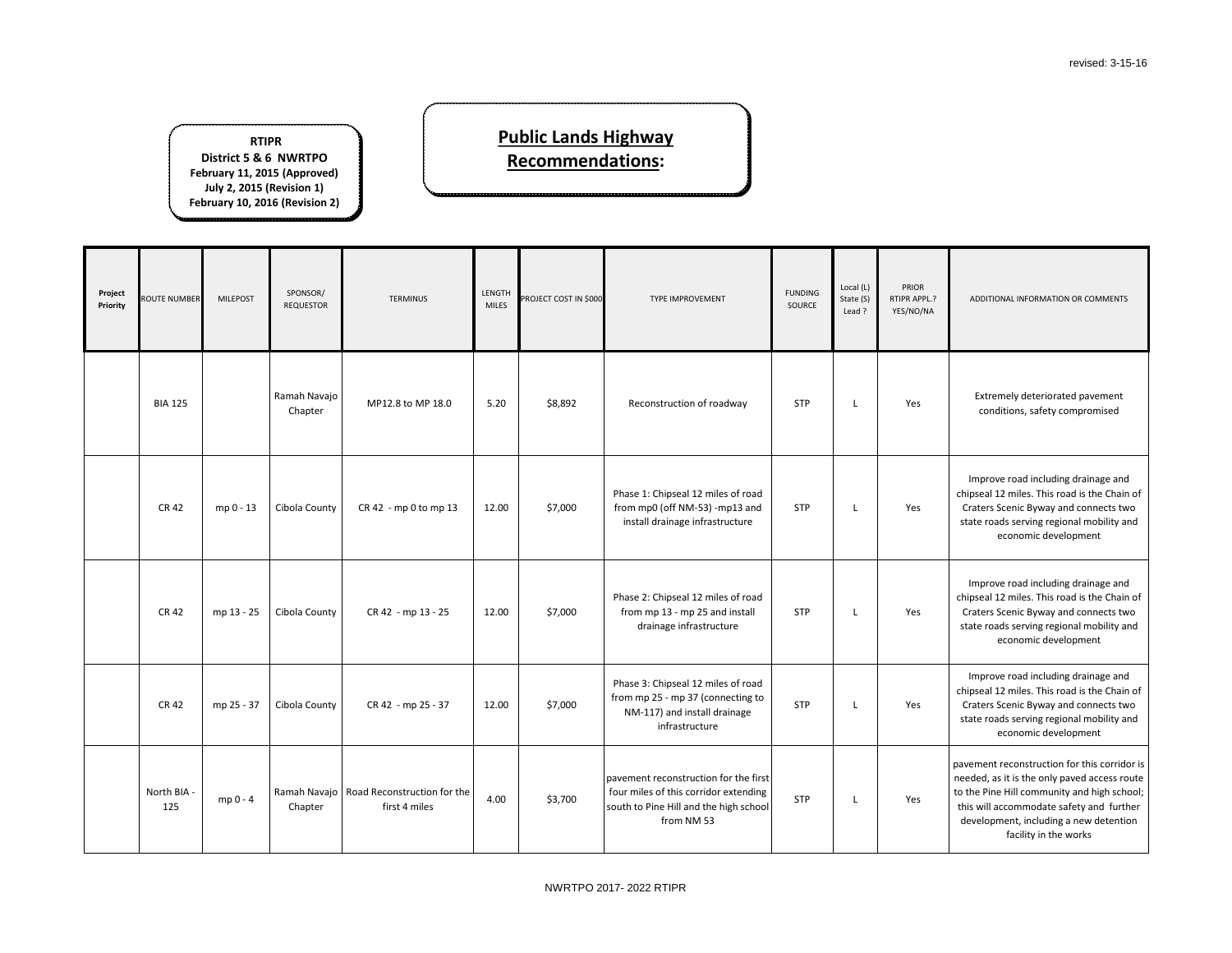ADDITIONAL INFORMATION OR COMMENTS

nent reconstruction for this corridor is ed, as it is the only paved access route **Pine Hill community and high school** m the south; this will accommodate safety and further development

ect will seek to raise this road, provide ter drainage, and gravel, to improve access to the school in Ramah

| Project<br>Priority                           | <b>ROUTE NUMBER</b> | <b>MILEPOST</b> | SPONSOR/<br><b>REQUESTOR</b> | <b>TERMINUS</b>                              | LENGTH<br><b>MILES</b> | PROJECT COST IN \$000 | <b>TYPE IMPROVEMENT</b>                                                                                                             | <b>FUNDING</b><br>SOURCE | Local (L)<br>State (S)<br>Lead? | PRIOR<br>RTIPR APPL.?<br>YES/NO/NA | <b>AD</b>                        |
|-----------------------------------------------|---------------------|-----------------|------------------------------|----------------------------------------------|------------------------|-----------------------|-------------------------------------------------------------------------------------------------------------------------------------|--------------------------|---------------------------------|------------------------------------|----------------------------------|
|                                               | South BIA -<br>125  | mp 12.7 - 17    | Ramah Navajo<br>Chapter      | Road Reconstruction for<br>southern corridor | 4.30                   | \$5,000               | pavement reconstruction for the last<br>(southern) 4.3 miles extending up to<br>the high school                                     | <b>STP</b>               | L                               | Yes                                | paven<br>neede<br>to the<br>fror |
|                                               | <b>BIA 113</b>      | $mp 0 - 1$      | Ramah Navajo<br>Chapter      | gravelling this road to the<br>school        | 1.00                   | \$1,200               | project is for planning, clearances,<br>design and construction to improve<br>this school connector from a dirt to a<br>gravel road | STP                      | L                               | Yes                                | Proje<br>bett                    |
| <b>Public Lands Highway Projects Subtotal</b> |                     |                 |                              |                                              |                        | \$39,792              |                                                                                                                                     |                          |                                 |                                    |                                  |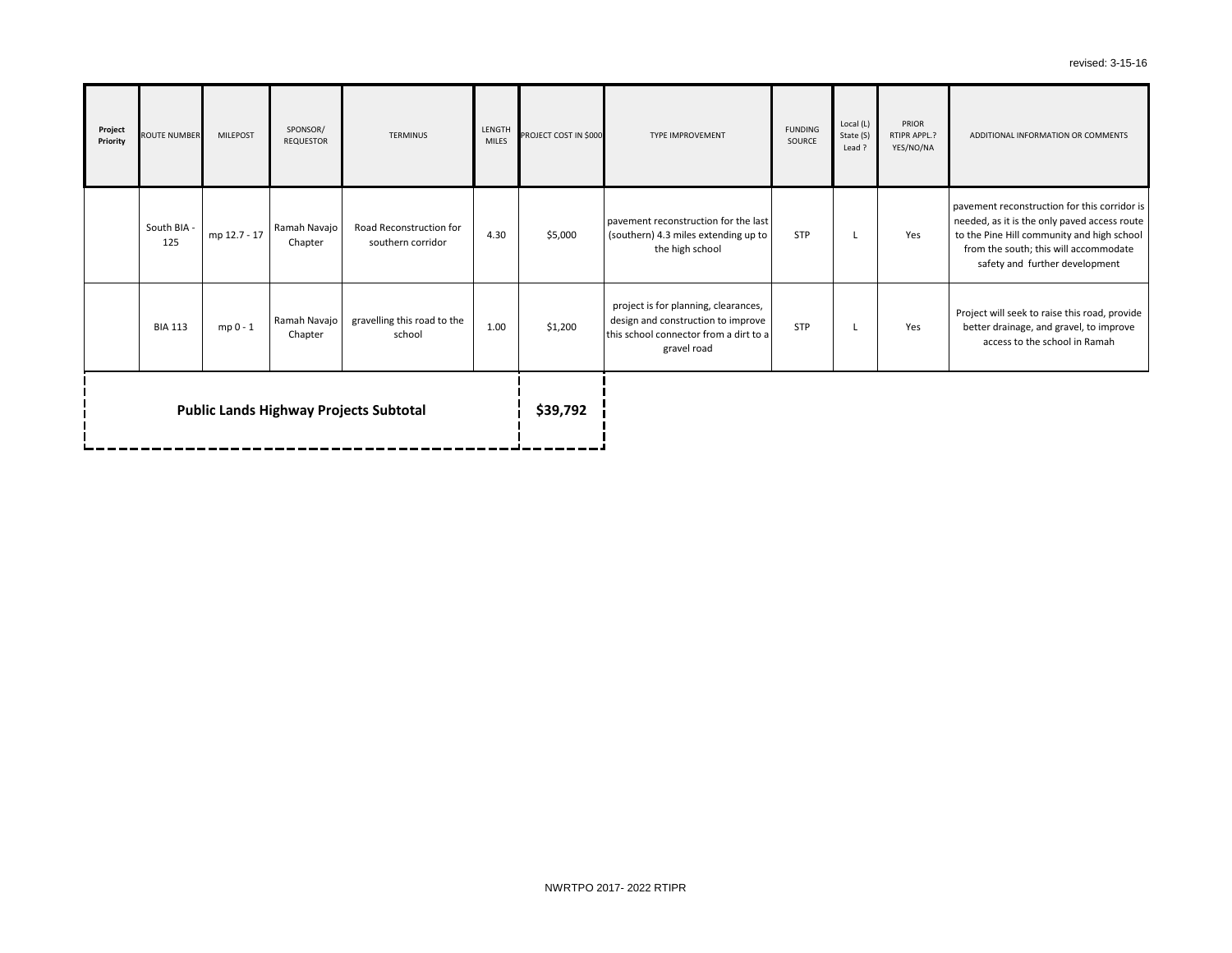

part of the 371 corridor serves three ter communities, and with commercial ck & other traffic, this project should gnificantly increase safety for these communities

| Project<br>Priority | ROUTE NUMBER | <b>MILEPOST</b>                        | SPONSOR/<br><b>REQUESTOR</b> | <b>TERMINUS</b>                                                                                                                                               | LENGTH<br><b>MILES</b> | PROJECT COST IN \$000 | TYPE IMPROVEMENT                                                                                                                                                                                                                         | <b>FUNDING</b><br>SOURCE | Local (L)<br>State (S)<br>Lead? | PRIOR<br>RTIPR APPL.?<br>YES/NO/NA | A                            |
|---------------------|--------------|----------------------------------------|------------------------------|---------------------------------------------------------------------------------------------------------------------------------------------------------------|------------------------|-----------------------|------------------------------------------------------------------------------------------------------------------------------------------------------------------------------------------------------------------------------------------|--------------------------|---------------------------------|------------------------------------|------------------------------|
| 1                   |              |                                        | City of Grants               | Sakelares Blvd./Highway 117<br>Intersection                                                                                                                   | 0.38                   | \$1,000               | Intersection Reconstruction -<br>costruct turning, deceleration,<br>acceleration lanes                                                                                                                                                   | <b>STP</b>               | L                               | Yes                                | No p<br>any di<br>desi       |
| $\overline{2}$      | NM 602       | mp 10 - 20                             | Navajo Nation                | NM 602 Safety<br>Improvements                                                                                                                                 | 10.00                  | \$120                 | Install traffic calming lights or traffic<br>signals along busy intersections of<br>this corridor                                                                                                                                        | <b>STIP</b>              | S                               | Yes                                | Th<br>comn<br>pr             |
| 3                   | NM 371       | mp 53                                  | Navajo Nation                | NM 371 Safety<br>Improvements                                                                                                                                 | 0.10                   | \$1,500               | Design & install warning signage,<br>turn lanes, acceleration /<br>deceleration lanes at intersection,<br>speed control / warning devices                                                                                                | <b>STIP</b>              | S                               | Yes                                | This<br>Chapt<br>truo<br>sig |
| 4                   | NM 371       | mp 55                                  | Navajo Nation                | NM 371 Safety<br>Improvements                                                                                                                                 | 0.10                   | \$1,500               | Design & install warning signage,<br>turn lanes, acceleration /<br>deceleration lanes at intersection,<br>speed control / warning devices                                                                                                | <b>STIP</b>              | S                               | Yes                                | This<br>Chapt<br>truo<br>sig |
| 5                   | NM 371       | mp 57                                  | Navajo Nation                | NM 371 Safety<br>Improvements                                                                                                                                 | 0.10                   | \$1,500               | Design & install warning signage,<br>turn lanes, acceleration /<br>deceleration lanes at intersection,<br>speed control / warning devices                                                                                                | <b>STIP</b>              | S                               | Yes                                | This<br>Chapt<br>truo<br>sig |
| 6                   | CR 19        | mp 14 - 15,<br>intersection at<br>14.7 | McKinley<br>County           | County Road 19 - Borrego<br>Pass School intersection:<br>widen road for turn lanes,<br>flashing crossing signals,<br>pedestrian warnings and<br>accomodations | 0.10                   | \$520                 | Planning & design, clearance<br>certifications and construction of<br>safety improvements for this school<br>intersection including traffic warning<br>lights / signage, pedestrian<br>accomodations and road widening<br>for turn lanes | <b>STIP</b>              | S/L                             | Yes                                | Saf                          |

fety enhancements related to school intersection

### **Safety Projects: TPS**

#### **RTIPR District 5 & 6 NWRTPO February 11, 2015 (Approved) July 2, 2015 (Revision 1)**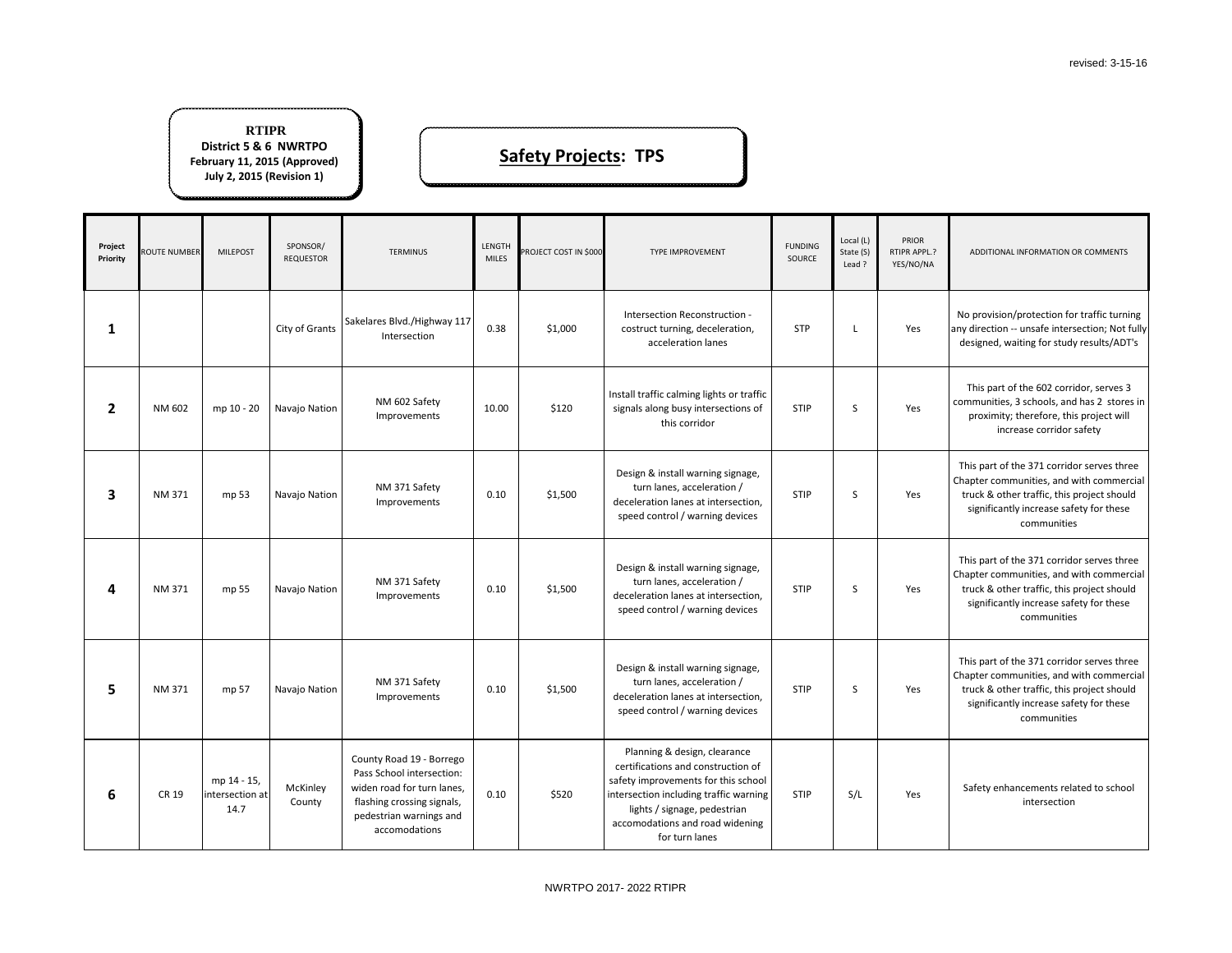**DITIONAL INFORMATION OR COMMENTS** 

roject for intersection improvements will increase safety for a Chapter nmunity including residential areas, ior center, Chapter, Head Start and school routes

With 4 schools, govt. facilities and dential areas along this corridor, this ct will particularly address safety and congestion concerns

| Project<br>Priority     | ROUTE NUMBER                                 | <b>MILEPOST</b>                  | SPONSOR/<br><b>REQUESTOR</b>                         | <b>TERMINUS</b>                                                                                           | LENGTH<br><b>MILES</b> | PROJECT COST IN \$000 | <b>TYPE IMPROVEMENT</b>                                                                                                                                                                                                           | <b>FUNDING</b><br><b>SOURCE</b> | Local $(L)$<br>State (S)<br>Lead ? | PRIOR<br>RTIPR APPL.?<br>YES/NO/NA | AD                                                |
|-------------------------|----------------------------------------------|----------------------------------|------------------------------------------------------|-----------------------------------------------------------------------------------------------------------|------------------------|-----------------------|-----------------------------------------------------------------------------------------------------------------------------------------------------------------------------------------------------------------------------------|---------------------------------|------------------------------------|------------------------------------|---------------------------------------------------|
| $\overline{\mathbf{z}}$ | <b>US 64</b>                                 | $20 - 23$                        | NM-DOT Dist. 5<br>/ (Navajo<br>Nation)               | Highway US-64 feasibility<br>study, clearances and design<br>for road & pedestrian safety<br>improvements | 2.80                   | \$2,000               | Feasibility planning, design, and<br>clearance certifications for safety<br>improvements to corridor (turn<br>lanes, traffic calming, improve /<br>widen road, pedestrian<br>enhancements)                                        | <b>STIP</b>                     | S                                  | Yes                                | W<br>resid<br>proje                               |
| 8                       | US 64 &<br>Beclabito<br>Road<br>intersection | US 64 mp 3 -<br>3.5              | NM-DOT Dist. 5<br>/ (Navajo<br>Nation -<br>Northern) | Chapter Access Road<br>intersection safety<br>improvements                                                | 0.50                   | \$2,000               | Road widening for median and turn<br>lanes, traffic calming, street lights,<br>and pedestrian safety<br>improvements, including design                                                                                            | <b>STIP</b>                     | S                                  | yes                                | This pr<br>Com<br>sen                             |
| 9                       | <b>US 64</b>                                 | $0 - 20$                         | Navajo Nation                                        | Highway US-64 feasibility<br>study and clearances for<br>safety road improvements                         | 20.00                  | \$2,000               | Feasibility planning, design, and<br>clearance certifications for safety<br>improvements to corridor (primarily<br>where turn lanes, traffic calming,<br>road improvements, signage and<br>pedestrian enhancements are<br>needed) | <b>STIP</b>                     | S                                  | yes                                | $\mathbf \Lambda$<br>comm<br>trucki<br>road<br>ac |
| 10                      | US 64 and<br>N5031<br>intersection           | <b>US 64 mp</b><br>$27.2 - 27.4$ | Navajo Nation<br>Northern                            | US 64 and Navajo 5031<br>intersection safety<br>improvements                                              | 0.20                   | \$300                 | Intersection turn lane improvements,<br>traffic calming lights and signage, and<br>street lights to improve safety at this<br>intersection                                                                                        | <b>STIP</b>                     | ${\bf S}$                          | yes                                | This p<br>will inc<br>inclu<br>Ch                 |
|                         | NM 371 and<br>N36<br>intersection            | NM 371 mp<br>$99 - 99.5$         | Navajo Nation -<br>Northern                          | NM 371 and Navajo 36<br>intersection safety<br>improvements                                               | 0.50                   | \$2,000               | Road widening for median and turn<br>lanes, traffic calming lights and<br>signage, traffic stop light, and street<br>lights to improve safety at this high<br>traffic volume two highway<br>intersection                          | <b>STIP</b>                     | S                                  | yes                                | This<br>$\mathbf{C}$<br>interse<br>- espe<br>tl   |
|                         | US 491 &<br>N36<br>Intersection              | US 491 mp<br>88.7                | Navajo Nation -<br>Northern                          | US 491 and Navajo 36<br>intersection safety<br>improvements                                               | 0.20                   | \$250                 | Traffic calming signal, signage and<br>street lights to improve safety at this<br>intersection of two highways                                                                                                                    | <b>STIP</b>                     | ${\bf S}$                          | yes                                | This<br>lights                                    |

project for traffic calming and street will improve safety at this intersection of two highways

Major corridor for many Chapter nunities - including much commercial ing and school traffic. Corridor needs improvements for safety, as welll as better turn lanes and pedestrian comodations at intersections, and warning signage

project for intersection improvements crease safety for a Chapter Community ading residential areas, senior center, apter, Head Start and school routes

s project to improve traffic flow and calming at this high traffic volume ection, will significantly improve safety ecially related to a new Navajo casino hat has recently opened on N-36.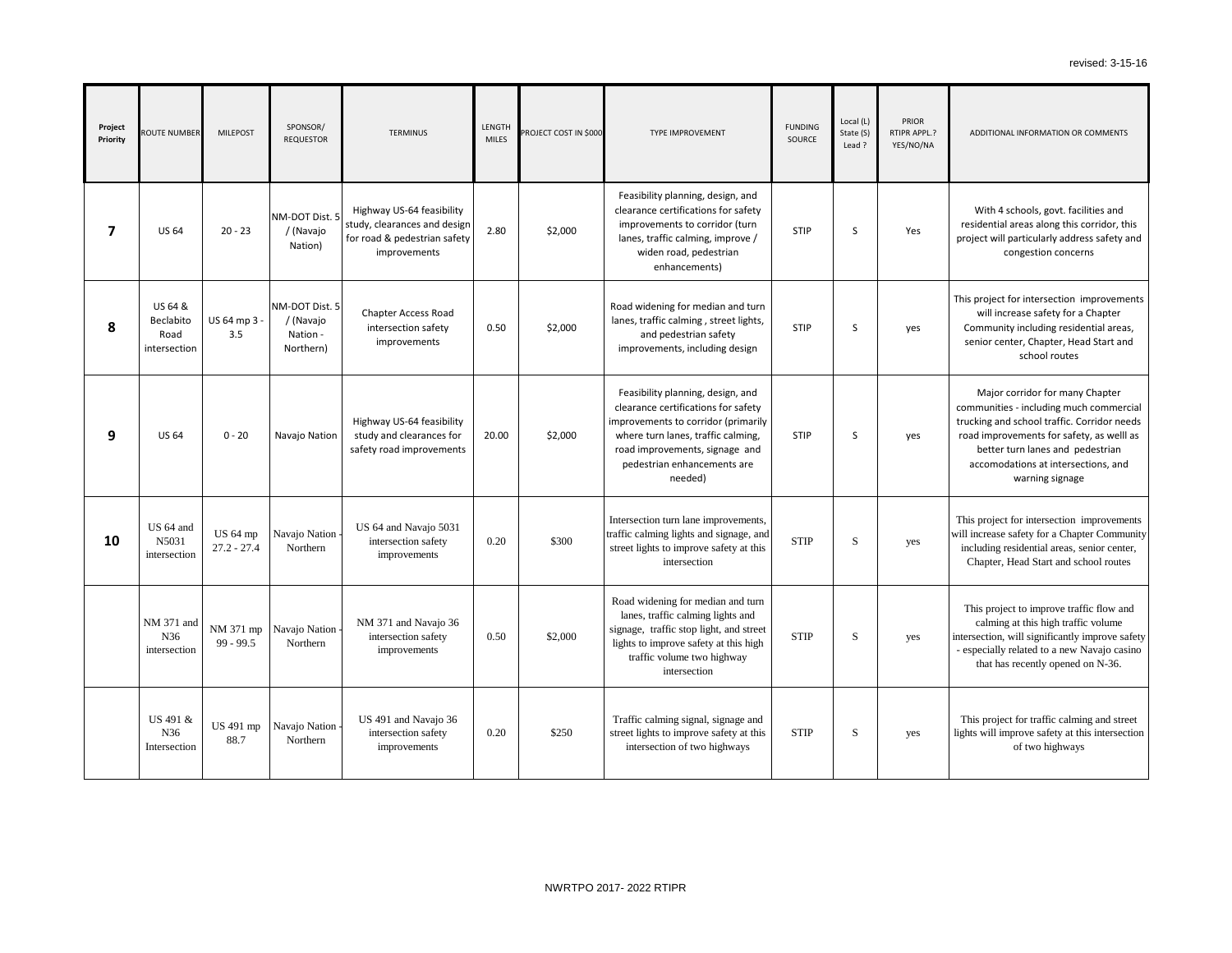project for intersection improvements crease safety for a Chapter Community uding residential areas, senior center, apter, Head Start and school routes **DITIONAL INFORMATION OR COMMENTS** roject will increase safety for the many residents and Chapter communities as l as school traffic along this corridor roject will increase safety for the many residents as well as school traffic along this corridor bility study to estimate scope of work associated costs for multiple safety improvements for this corridor plete needed clearances, and install t critically needed safety applications along the corridor erform safety audit on this corridor erform safety audit on this corridor Itation with D6 needed; if approved to move forward a completed PIF.

|                     | US 64 &<br>Gadiahii /<br>Tokoi Road<br>Intersection | 18              | US 64 mp 17 - Navajo Nation -<br>Northern | <b>Chapter Access Road</b><br>intersection safety<br>improvements                               | 1.00                   | \$1,000               | Road widening for median and turn<br>lanes, traffic calming, street lights,<br>and pedestrian safety improvements,<br>including design                                                                    | <b>STIP</b>              | ${\bf S}$                        | yes                                | This 1<br>will in<br>inclu<br>Ch |
|---------------------|-----------------------------------------------------|-----------------|-------------------------------------------|-------------------------------------------------------------------------------------------------|------------------------|-----------------------|-----------------------------------------------------------------------------------------------------------------------------------------------------------------------------------------------------------|--------------------------|----------------------------------|------------------------------------|----------------------------------|
| Project<br>Priority | ROUTE NUMBER                                        | <b>MILEPOST</b> | SPONSOR/<br><b>REQUESTOR</b>              | <b>TERMINUS</b>                                                                                 | LENGTH<br><b>MILES</b> | PROJECT COST IN \$000 | <b>TYPE IMPROVEMENT</b>                                                                                                                                                                                   | <b>FUNDING</b><br>SOURCE | Local (L)<br>State (S)<br>Lead ? | PRIOR<br>RTIPR APPL.?<br>YES/NO/NA | AD                               |
|                     | McKinley CR-<br>$\mathbf{1}$                        |                 | Navajo Nation -<br>Eastern                | McKinley CR-1 safety<br>improvements                                                            | ?                      | \$300                 | safety improvements for entire<br>corridor including signage and<br>center line rumble strips - where<br>appropriate, pavement markings,<br>chevrons & delineators                                        | <b>STIP</b>              | S                                | Yes                                | This pr<br>rural r<br>well       |
|                     | McKinley CR -<br>20                                 |                 | Navajo Nation -<br>Eastern                | McKinley CR - 20 safety<br>improvements                                                         | ?                      | \$250                 | safety improvements for entire<br>corridor including signage and<br>center line / shoulder rumble strips<br>where appropriate                                                                             | <b>STIP</b>              | S                                | Yes                                | This pr<br>rural r               |
|                     | <b>McKinley CR-</b><br>19 Phase 1                   |                 | Navajo Nation -<br>Eastern                | McKinley CR-19 safety<br>improvements - phase 1:<br>feasibility study                           | ?                      | \$250                 | feasibility study for safety<br>improvements including traffic<br>warning lights / signage, pavement<br>markings, chevrons & delineators,<br>pedestrian accomodations and road<br>widening for turn lanes | <b>STIP</b>              |                                  | Yes                                | Feasil<br>and                    |
|                     | <b>McKinley CR-</b><br>19 Phase 2                   |                 | Navajo Nation -<br>Eastern                | McKinley CR-19 safety<br>improvements - phase 2:<br>clearances and immediate<br>safety concerns | ?                      | \$450                 | develop ROW, EA and Arch<br>clearances, and install most seriously<br>needed safety applications from the<br>list cited above                                                                             | STIP                     |                                  | Yes                                | com<br>most                      |
|                     | NM-491<br>south                                     | mp. 89 - 91     | $NM-DOT-5/$<br>Navajo                     | NM-491 mp. 89-91                                                                                | $\overline{2}$         | \$500                 | environ. Planning                                                                                                                                                                                         | NM-HSIP                  | S/L                              | no                                 | pe                               |
|                     | NM-491<br>north                                     | mp. 92 - 94     | $NM-DOT-5/$<br>Navajo                     | NM-491 mp. 92-94                                                                                | $\overline{2}$         | \$500                 | environ. Planning                                                                                                                                                                                         | NM-HSIP                  | S/L                              | no                                 | pe                               |
| <b>New</b>          | US491 &<br>Chee Dodge<br>School                     |                 | Navajo Nation -<br>Eastern                |                                                                                                 |                        |                       | Turn-out Lane into School Road                                                                                                                                                                            | <b>STP</b>               | $\mathsf{L}$                     | No                                 | Consul                           |
|                     | <b>Safety Projects Subtotal</b>                     |                 |                                           |                                                                                                 |                        |                       |                                                                                                                                                                                                           |                          |                                  |                                    |                                  |
|                     |                                                     |                 |                                           |                                                                                                 |                        |                       |                                                                                                                                                                                                           |                          |                                  |                                    |                                  |